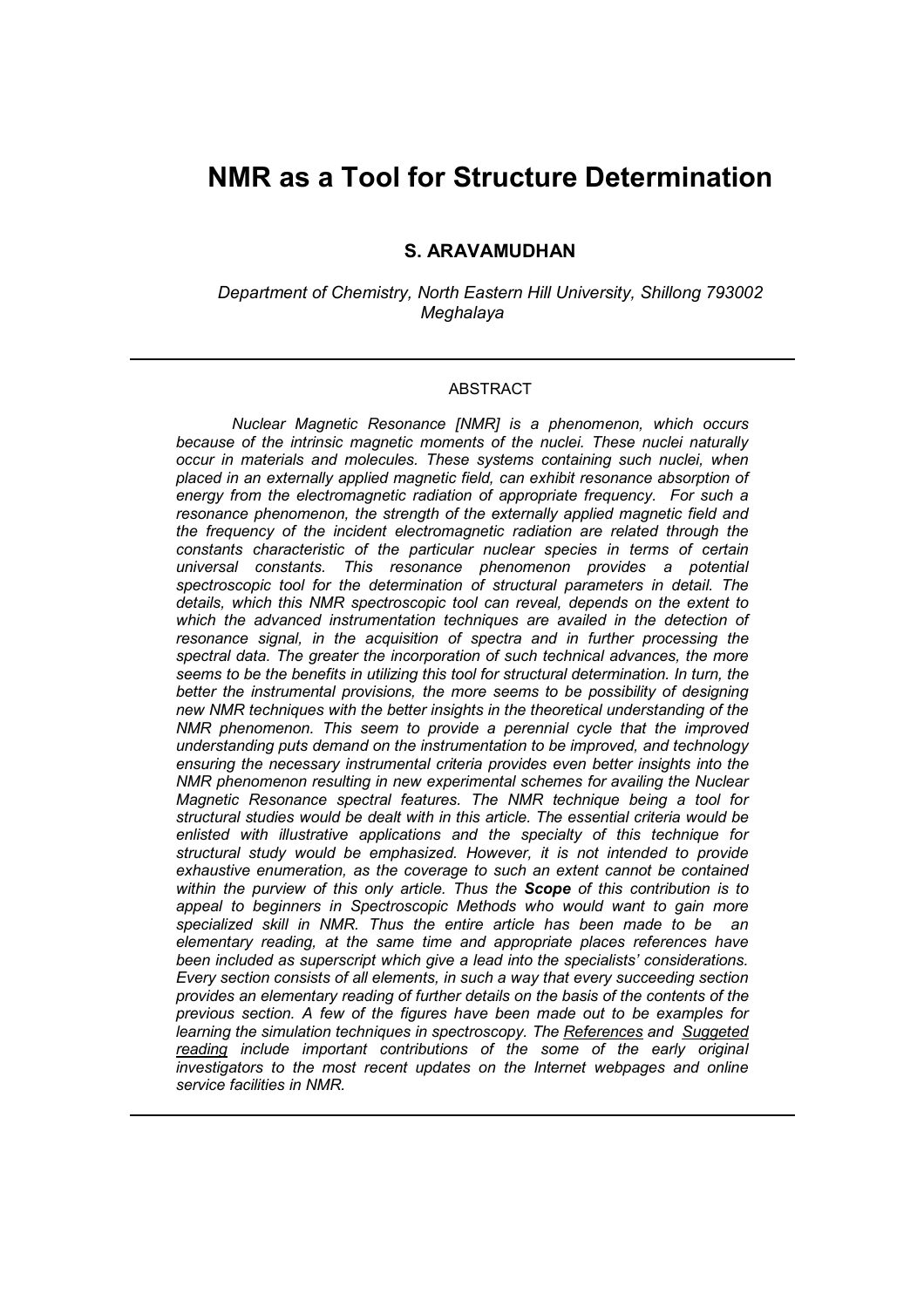## **1. INTRODUCTION**

Nuclear Magnetic Resonance [NMR] has been found to be a possible spectroscopic tool for the determination of crystal Structure and molecular structure**<sup>1</sup>** . The nuclei can resonate at their characteristic frequencies in the radio frequency [RF]range of the electro magnetic radiation spectrum when placed in a specified magnetic field. This frequency can be set in the NMR spectrometer, which is capable of transmitting electro magnetic radiations to the nuclear spin system. The sample containing these nuclei can be placed in the Magnet of the Spectrometer system with the magnetic field strength set to the corresponding value. The choice of a particular nuclear species for NMR studies depends upon the specific requirements of the molecular or crystal system (which may contain several nuclear species within itself as constituents) to be studied. From this point of view, the nuclei studied are, most often, <sup>1</sup>H, <sup>13</sup>C, <sup>31</sup>P and <sup>15</sup>N. Spectrometers have become available<sup>2</sup> with the provision for studying these nuclei by the NMR technique. When it is the study of protons  $[$ <sup>1</sup>H] in crystal/molecular system by the NMR technique, it is specifically referred to as PMR studies, which stands for Proton Magnetic Resonance, provided the context is familiar enough to not confuse with the Phosphorus Magnetic Resonance. The term "CMR studies" is not uncommon when the resonance observed is that of <sup>13</sup>C nucleus. The Table-1 reproduces the relevant characteristic properties of these nuclei and the corresponding Nuclear Magnetic Resonance frequencies, all at the same given magnetic field strength at which the Spectrometer Magnet system has been set. The prepared sample would be placed inside the sample-coil where the sample can be exposed to the RF radiation. This sample-coil assembly is located in the probe of the NMR spectrometer and this entire probe assembly would be firmly held fixed within the Magnet bore of the spectrometer system. Inside the magnet bore a homogeneous magnetic field of the required field strength would be set up for the NMR signal to be detected.

When the Spectrometer frequency can be varied, from the value for the resonance of one nucleus, to the frequency of resonance for observing another nucleus then, it is that the NMR probe be electronically tuned for the NMR frequency. This tuning of the probe happens to be the major alteration in the settings whenever a different nuclear species [ in the same sample or in different samples] is to be studied. Thus in a simple NMR experiment, there would be RF radiation at only one frequency at any given time for detecting a specified nuclear spin species in the sample. If the spectrometer system has such a probe installed that, this same probe, at a given time, can be tuned to the frequency of any one of the frequencies from the list of the Resonance Frequencies of several nuclear species, as required for the variety of Nuclear systems [the number of such nuclei can be more than the only four mentioned earlier] then, this is the instance of a Multinuclear capability<sup>3</sup> of the magnetic resonance spectrometer system.

There are nuclear magnetic resonance techniques, in which observations are made by applying RF radiations at more than one frequency simultaneously, at the given magnetic field strength. This is the requirement for detecting two or more nuclei of the sample at the same time by irradiating at two or more nuclear magnetic resonance frequencies**<sup>4</sup>** . Thus when radiations at two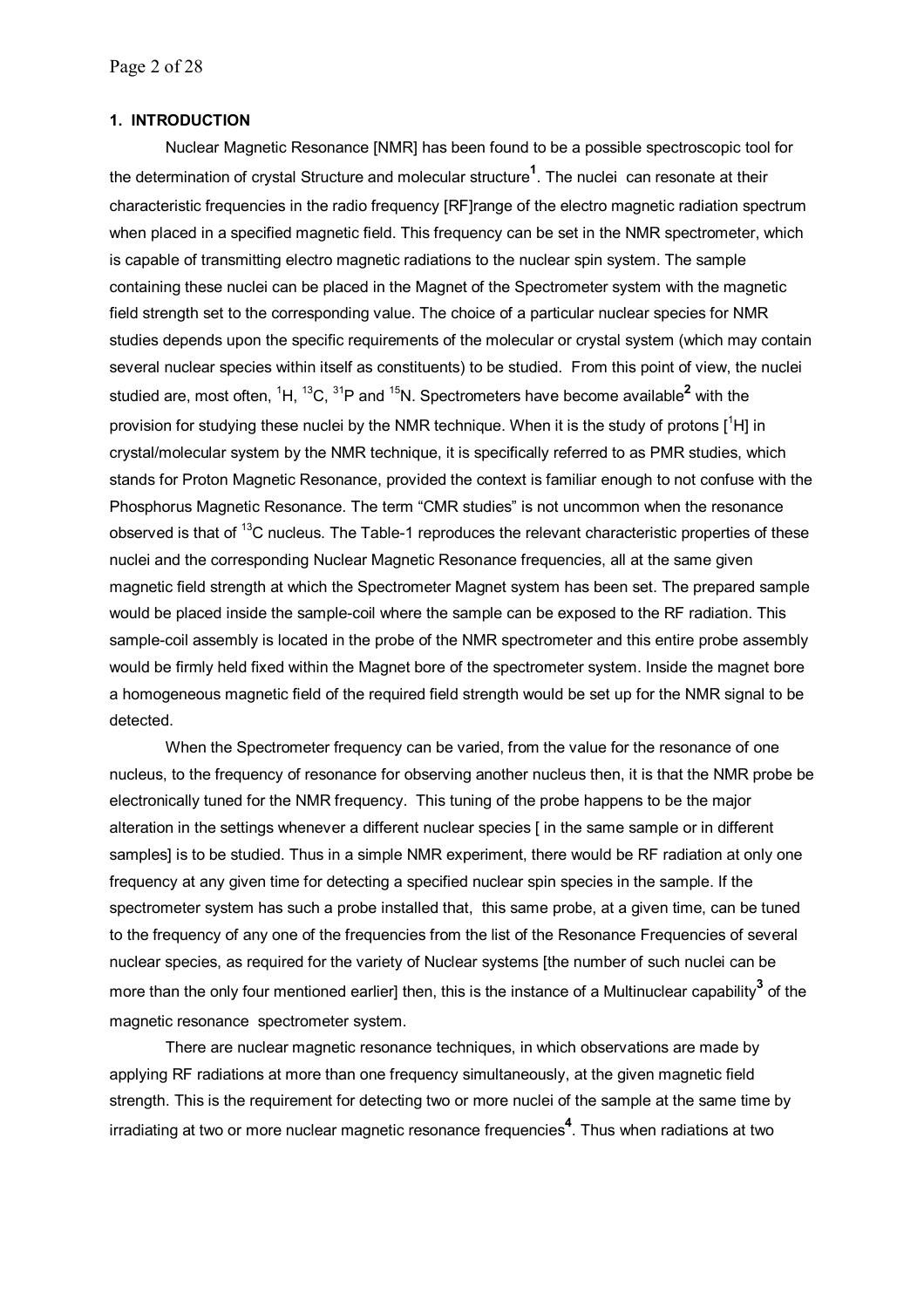frequencies are simultaneously applied, then it is the case of a double resonance technique**<sup>5</sup>** . When three radiations are present, it can be the triple resonance studies. In general, this technique is included under the class of multiple resonance techniques. Further, a double resonance technique could be homo nuclear double resonance when two proton resonance lines, within the PMR spectrum of the same system, are irradiated. It would be a hetero nuclear double resonance technique, if the two simultaneously applied frequencies correspond to two different nuclear species of the same sample under study. <sup>1</sup>H and <sup>13</sup>C combination is typical, and it is the most familiarly used hetero nuclear double resonance technique.

The detection technique and the associated requirements of the Electronic & Instrumentation have made possible another way to classify the NMR experimental techniques. These are the Continuous Wave (CW) RF experiments and the Pulsed RF experiments (Fig.1). The operation of the Spectrometers with these two different features can be difficult without adequate training. An assiduous practice with sound knowledge of NMR phenomena-the principles and the theoretical basis are the prerequisites besides familiarity with the spectrometer operating principles, to be versatile with the applications of NMR technique for structure determinations. In both, the CW and Pulsed, techniques there are corresponding multiple resonance techniques in use**6a**.

The most recent advances in NMR technique**7a**, particularly the NMR imaging and its pervasive applications in the clinical practices do have the basis from the structure determinations, but the present day advanced applications would appear too remote from the grass-root structure determination aspects.

The structure determination<sup>8</sup> entails the following broad considerations about the system (the sample or specimen as it may be referred to) under study using the available tools. Out of these tools NMR spectroscopy is a tool which is the topic in this article. Most of the time, before bringing the sample for the detailed structural considerations of the constituents, the sample would have been well characterized for its authenticity, and in particular, with respect to its source, purity and the molecular formula of the molecular system which is a constituent in the sample. This enables the choice as to which of nuclear species contained in the system would be most suitable for study by NMR technique for the required structural information. In the case of structural studies of crystals, this would be mostly to supplement the information known from X-ray diffraction technique, essentially the locations of the nuclei, and hence, the locations of the corresponding atoms in the unit cell of a single crystal or the location of atoms which are substituting the regular atomic constituents at few places, for example, as in the case of doped materials. As it would be evident, it is all mainly the geometrical aspects for determining the relative positions of the atomic constituents. In other words, it is the seeking after the situational inter nuclear and intermolecular distances. These considerations come under the realm of solid-state NMR studies where the un-averaged anisotropic interactions provide more elaborate structural information.

When it is the question of molecular structure**<sup>9</sup>** , whether it is in the solid state, liquid state or gaseous state, the study entails the seeking of information on the relative positions of atomic nuclei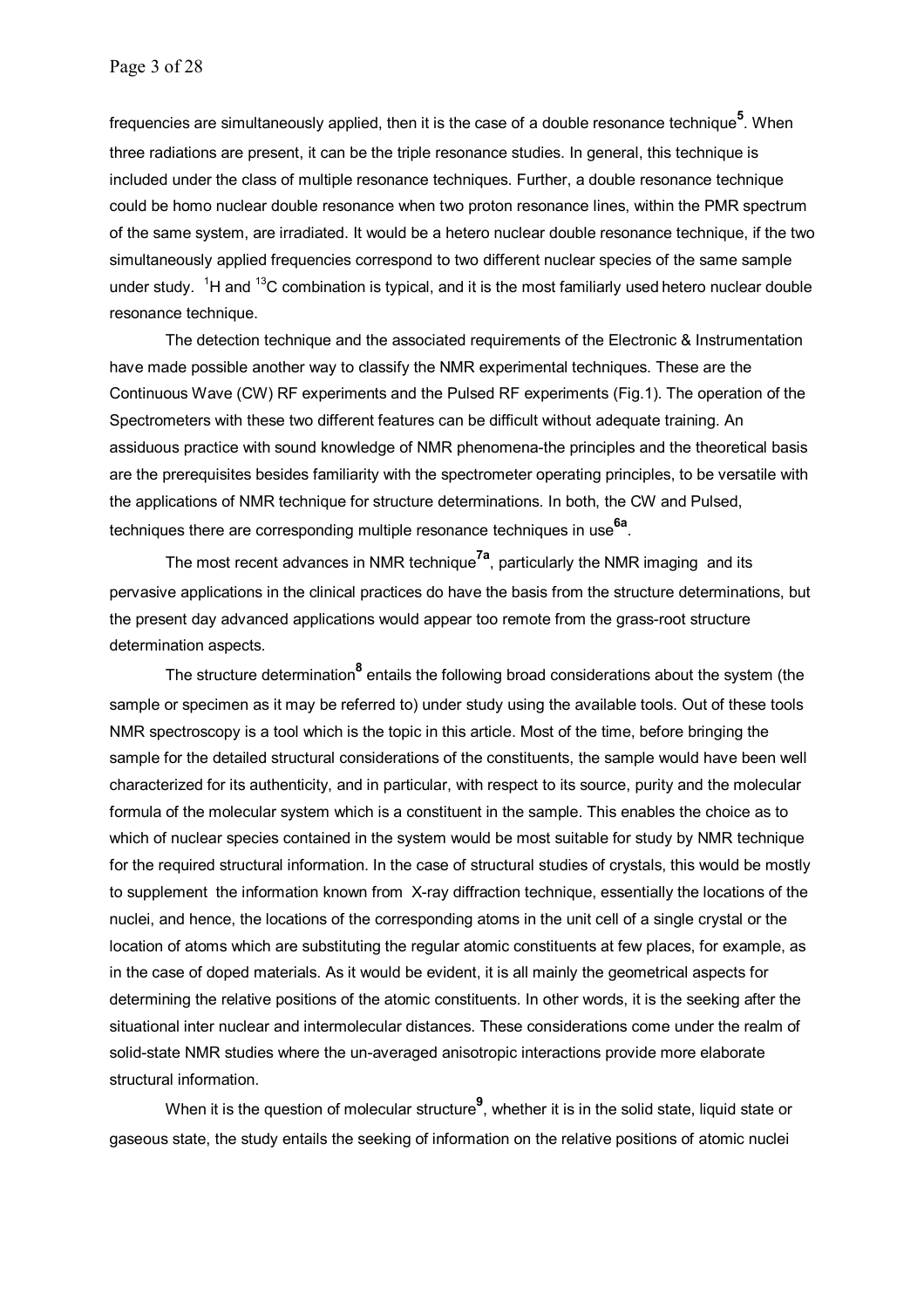which in the bonded situation thus making up the molecule. Further inferences could be on providing explanations as to why the respective locations are preferred by the atoms in the molecule, and, how the characteristic properties of the molecule are dependent on such fixed locations that the atoms prefer to hold within the molecule. These are typically the concerns of the nature of the chemical bonding in molecules and, in turn, the study of molecular electronic structure.

The molecule could be a small molecule (molecular weight typically of the order of 10 to 1000) which is a chemical compound taken up as sample for the study. On the other hand, it could be a large macromolecule; a polymer**7c** or a biologically important molecule**7b**. In all these cases the task is to determine all the necessary details and exhaustively cover all the relevant atoms so that there are no ambiguities in the conclusions from the study.

With this broad based outline provided till now on the kind of queries addressed to in structure determination, in the following section, the relevant elements of the NMR spectroscopic tool required for structural studies would be enlisted with the description of the salient features of NMR technique which can be effective.

## **2. ELEMENTS OF NMR SPECTROSCOPY**

The basic equation which governs the occurrence of Nuclear Magnetic Resonance is given by: either **h ν = g β H ----- Eq.1(a);** or **ω=γH ----- Eq.1(b)** where, in these equations, **H** is the intensity of the externally applied magnetic field (the field strength) in units of **Gauss**; **ν** is the frequency of electromagnetic radiation (usually in the radio frequency [RF] region) in units of **Hertz [Hz]** with **1Hz=1 cycle per second [cps]**; **ω** is the angular velocity in **radians per second**  corresponding to the frequency **ν** defining the **ω** in terms of the frequency by **ω=2πν**; **β** is the nuclear Bohr Magneton; **g** is the nuclear **g–**factor and **γ** is the gyro magnetic ratio for that nucleus. The above equations 1(a) and 1(b) can be derived starting form the relation between the magnetic moment **µ** of the nucleus and the intrinsic spin angular momentum **I** of that nucleus as given by:  $\vec{\bm{\mu}} = \bm{\gamma} \hbar$  **I**  $\vec{\mu} = \gamma \hbar \vec{1}$  ----**Eq.2** with  $|\vec{\mathbf{i}}| = \sqrt{\mathbf{I(1+1)}}$  the symbol **I** under the square root is the spin quantum number of the nucleus. The magnetic moment **µ** can interact with the externally applied magnetic field as governed by the equation for the Potential Energy **P.E. = H** <sup>r</sup> <sup>r</sup> <sup>−</sup> <sup>µ</sup> <sup>⋅</sup> **-- Eq.3.** Therefore, the nucleus tends to get aligned along the magnetic field direction. However, there are quantum restrictions on the allowed values for the component of **I** r (the nuclear angular momentum vector) measurable along the specified direction. Hence, the component of nuclear magnetic moment correspondingly has certain discrete values along the specified direction. These restrictions result in the different discrete energy levels for the nuclear spin system. Depending on the criteria of the quantum mechanical selection rule, transitions can be caused between a pair of the discrete energy levels when the electromagnetic radiation of the right frequency and appropriate polarization is applied to the spin system in the magnetic field. For a set of values of **H** and **ν** as given by equation 1(a), the electromagnetic radiation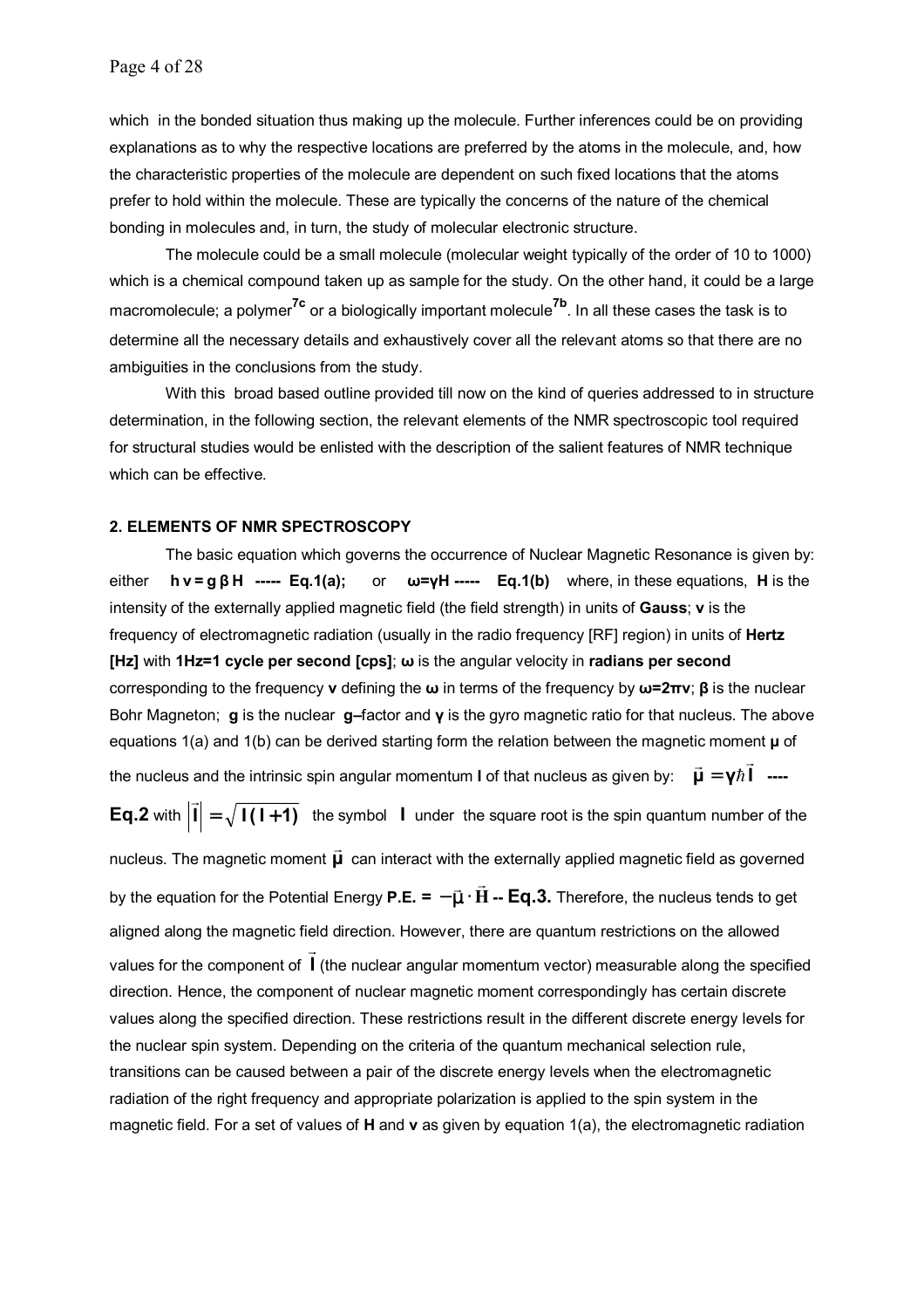must be polarized in the plane perpendicular to the magnetic field direction for inducing observable transitions.

If a small molecule containing protons is chosen for the proton nuclear magnetic resonance, the possible features of the PMR spectrum would depend on the following factors. If this molecule has **'n'** number of protons, and, if the sample consists of **'N'** number of such molecules (all identical), then the sample would account for the presence of **'n**× **N'** number of protons. That is the system consists of **'nN'** protons by way of the **n** protons per molecule, for each of the **N** molecules. If all these protons, every one of them, have the same resonance frequency at the applied field **H** in which that sample is placed, then, all the protons will exhibit resonance at the same field value for the same applied electromagnetic RF radiation frequency. This is because the set of equations **1(a)** and **1(b)** do not contain any terms or factors that would differentiate one proton from any of the other protons in the sample.

The differentiating factor in the NMR studies can arise, because the protons present within a given molecule are not all in the same electronic surrounding due to the distinctly different nature of chemical bonding, of the protons, to the atoms to which they are attached in the molecule. Thus the molecular electronic structural variations cause differences in the induced magnetic fields at the site of a given nuclei in a molecule. If these variations in the magnetic fields at the nuclear sites within the molecule are taken into account, and, if the nuclei in the molecule have all distinctly different resonance frequencies, then, the molecule can give rise to **n** number of distinctly different resonance signals corresponding to the number of protons present per molecule. The capability of a nuclear magnetic resonance spectrometer to detect and display the **n** distinct resonance signals is referred to as the **"resolution"** specification**10** for the spectrometer. If the spectrometer cannot detect the differences distinctly, then there can be overlapping of the resonance lines. This means more lines will tend to merge and appear as one line. If more than one proton contributes to the signal around a frequency then, this may appear as a resonance line with larger intensity than the resonance line for a single proton. This would be stated as one of the resonance lines being more **"intense"** than another line in the NMR spectrum. The intensity of the detected resonance line (signal) in NMR spectroscopy is usually obtained by **"integration"** procedure. The integrated value for each one of the NMR line in the spectrum is the intensity of the line and this would be indicative of the number protons contributing at a given resonance value in the spectrum. This in turn leads to the **'sensitivity'<sup>10</sup>** of the spectrometer, by which, it is specified, as to the minimum number of spins required in the sample, which can give rise to a observable NMR signal in that spectrometer. There are possibilities that the protons (nuclei) having different resonance frequencies do not get resolved, but result in broad single lines in the spectrum. Or, the molecular electronic structure may provide for the same contributions to the induced fields at two different proton (nuclear) sites. Such nuclei will then resonate at the same frequency.

Having considered the protons in the same single molecule, the next query would be whether there can be any influence of the other molecules in the system (inter molecular effects), on the resonance of the protons of a given molecule. If the study is in liquid state (usually solutions) or in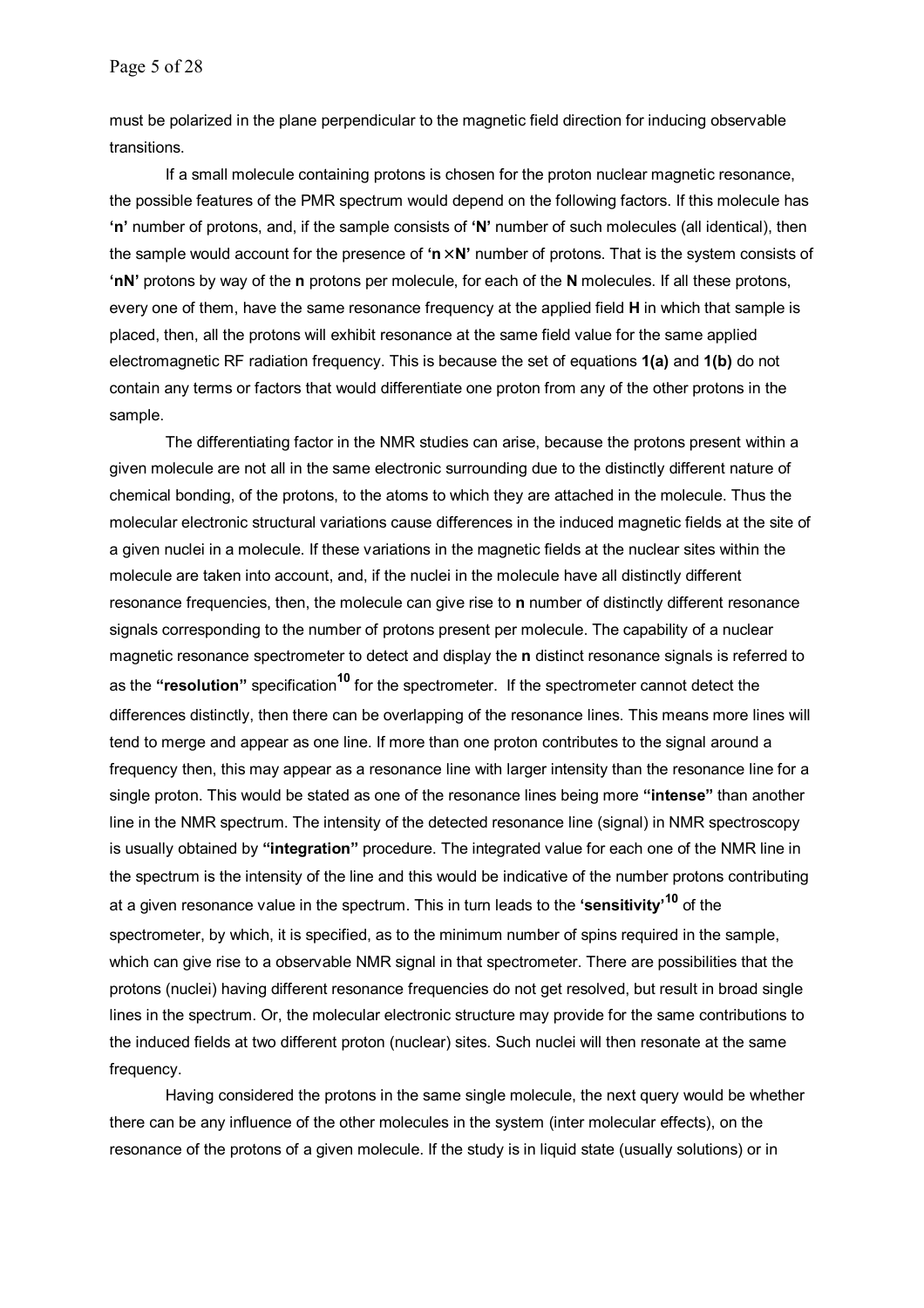gaseous state most of the time, the concentrations can be maintained at such low levels, that any interaction from any neighboring molecules becomes negligible. Thus, this ensures that the entire spin ensemble of the sample can be considered as made up of spins located in different molecules, all the molecules being identical and every one of the identical molecules being completely independent from any of the other molecule in the system. In solid state, the studies are not usually on any such dilute spin systems and there are efforts to understand solid-state NMR studies as an exclusive topic of the NMR spectroscopy. It is this solid-state NMR aspect, which are pertinent for the study of crystal structures with the NMR techniques.

A simple illustration is given in Fig.2(a)-(d), of how the nuclei within the molecules can be differentiated by NMR on the basis of the nature of bonding within the molecules. These are  $^{13}$ C NMR spectra, not from a spectrometer, but, Calculated using software, which can calculate the resonance frequency differences within the molecule for the Carbon nuclei and display the spectrum constructed from the calculated values. At this introductory stage, adding the following could be a digression. But, here, it may be found to be an incentive for the reader who is a beginner. This would serve as an incentive because, even without many of the details at this moment, these illustrations can easily show, as to how; the recent advances have made this NMR tool a potential device for structure determination. The actual use would require greater appreciation of the intricacies of the NMR technique that would be the discussion in the remaining part of this article. What has to be appreciated here is that there are four molecules drawn and their corresponding calculated <sup>13</sup>C NMR spectra are given. These have been calculated using a powerful geometry optimizing Software PROGRAM called COSMOS. This program calculates also the chemical shift (which will be explained in the later part of this article) parameters which indicates the relative line positions in the spectrum. Thus in all the spectra the carbon of the methyl group occurs at 23.5. The CH<sub>2</sub> (methylene group) carbon nucleus occurs at 35.196 in 2(a) but in 2(d) it occurs at 62.155. This large difference is because this carbon in 2(d) is attached to Oxygen atom but in 2(a) it is attached to a carbon atom. If a carbon atom is bonded to a Oxygen atom as in 2(c) and 2(b) not the same way as in 2(b) then these atoms occur at respectively 152.5 and 146.3 which are much larger than the 62.15 of 2(d) and 35.6 of 2(a). These outputs to obtain from the soft ware does not require more than 20 minutes since the molecules can be drawn with a Structure Editor and then selecting from the menu for the Geometry optimization and running paves the way further similarly to calculate the NMR parameter (**chemical shift**) **19a** and display also as spectral plot. Thus by drawing the molecules for the several variations in the substituted groups and atoms, the carbon resonance line shifts can be seen associated with the corresponding molecular bonding nature and the electronic structures. The interaction with the external magnetic field is the responsible factor for what has been described until now. In presence of the magnetic field, when the spins have aligned and (are in thermal equilibrium), then, there can be *time-independent* interaction among the nuclear spins themselves which can cause changes in the energy levels in addition to the Zeeman splitting. This feature will be observable in the spectra as "**spin-spin coupling"19b** effect with characteristic coupling constants indicative of the structural aspects in the molecule( these features are absent in conventional CMR spectra and hence, in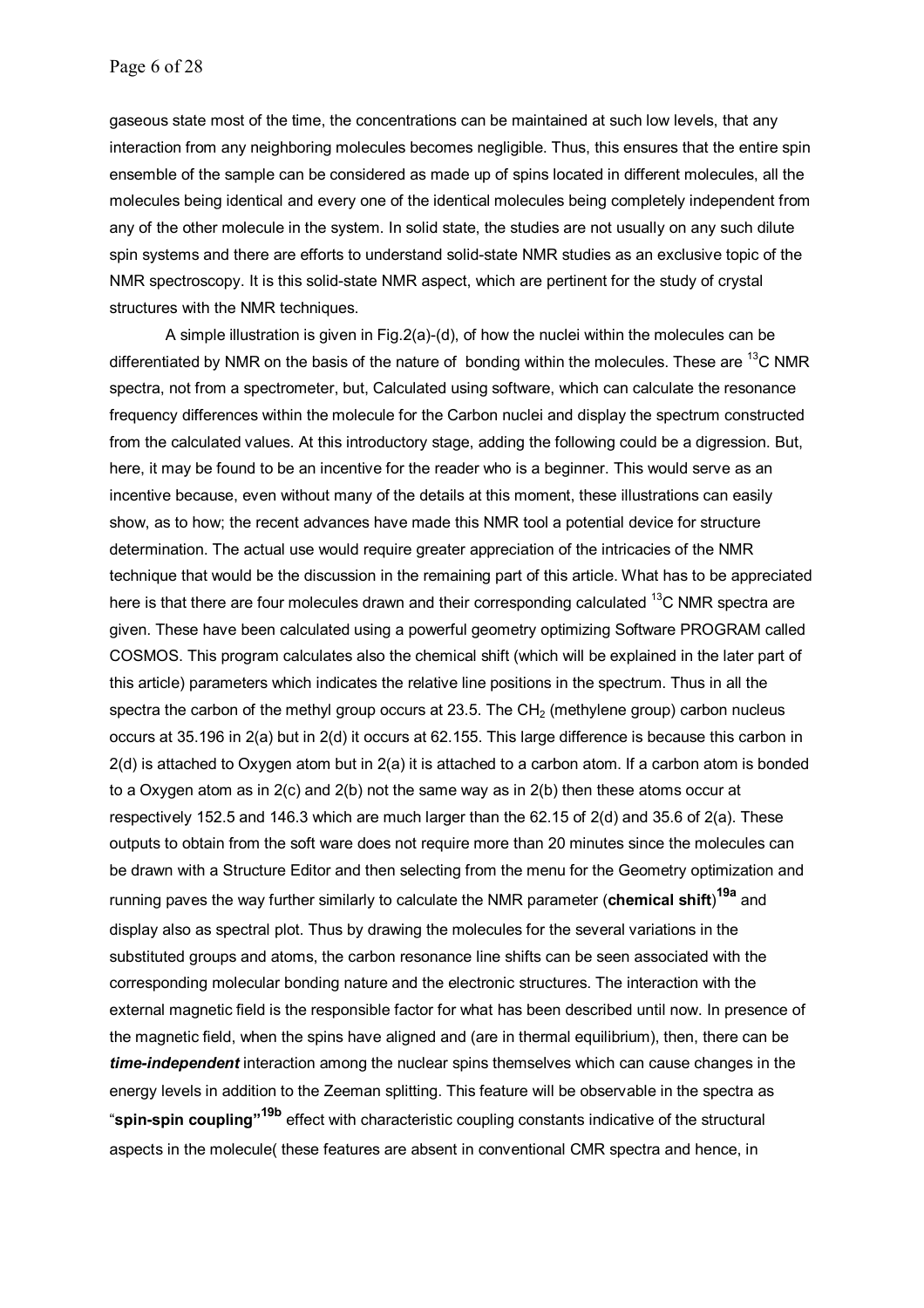Fig.2(a)-(d) as well. The reason for this would be evident from the discussions in subsequent sections). The calculated typical PMR (proton spectrum) of Fig.3 exhibits the above features of spinspin coupling with chemical shift consequences.

The alignment of the spins with respect to the magnetic field, soon after placing the spins in the magnetic field, does not happen instantaneously. In the absence of any magnetic fields in the Laboratory, the spins in the system (in a diamagnetic sample) are, directionally, in a non-preferential state and the magnetic moments of the nuclei do not have any specific orientation. The spins in such a thermal equilibrium distribution in the absence of magnetic field does not have the necessary prerequisite to exhibit absorption of energy from electro magnetic radiation. Thus, the magnetic field will have to be applied to the spin system wherever it has been placed or the sample must be introduced into the region where the magnetic field is already present. In any case, the sample containing the ensemble of nuclear spins gets an exposure to the magnetic field at the time when it has not been exposed to that magnetic field before. Now, the spin alignment with respect to the direction of external magnetic field begins. Then, for it to reach a thermal equilibrium in the external magnetic field takes some time, which is significant and measurable in most of the NMR samples. Depending upon the nature of the sample, this time can be from few milliseconds to several hours or even days. This characteristic time of the spin system is referred to as the **"spin-lattice"** relaxation time<sup>6b</sup> symbolized as T<sub>1</sub> relaxation time(Fig.4a). At any time when the spin system has to redistribute (*from a non-equilibrium distribution*) its **populations** (*the number of spins in a particular discrete energy level*) in the energy levels, then this characteristic relaxation time would be encountered in the process of the reaching an equilibrium under the different state for the spin systems. This redistribution among the energy levels due to the magnetic field (Zeeman splitting) is reached with a characteristic "relaxation time" which mostly depends on the surrounding of the nucleus with regard to the presence of other nuclear moments. If in a molecule there are other nuclei closer to the resonating nucleus are present (as in the CH<sub>3</sub> above there are 3 protons) then the resonating nuclei <sup>13</sup> C has a much faster relaxation time than for example in the case of a  $^{13}$ C=O. Thus, a "relaxometric" method also can be envisaged and it can be supplementing significantly to the "chemical shift" and "spin-spin coupling constant" data for structure determination. This is particularly useful in CMR. An example of such an application in PMR is depicted in Fig 4c. The utility of the "relaxometry" is evidenced in solidstate NMR applications**15** as well.

There is another kind of relaxation mechanism called **"spin-spin relaxation"** (symbolized as **T2)** which gets a preferential treatment in NMR of solids, but it may not have a direct significance for structure related queries in HR NMR in liquids. Hence this '**T2** ' would not be considered in this article in much detail. It suffices to mention that this spin-spin relaxation with the characteristic time  $T_2$ , contributes significantly in devising pulsed-NMR experimental techniques which can critically distinguish ambiguous structural situations, and, techniques to overcome the instrumental artifacts which can dominate even while the NMR spectrum, as obtained form the spectrometer, contains abundantly overwhelming structural information.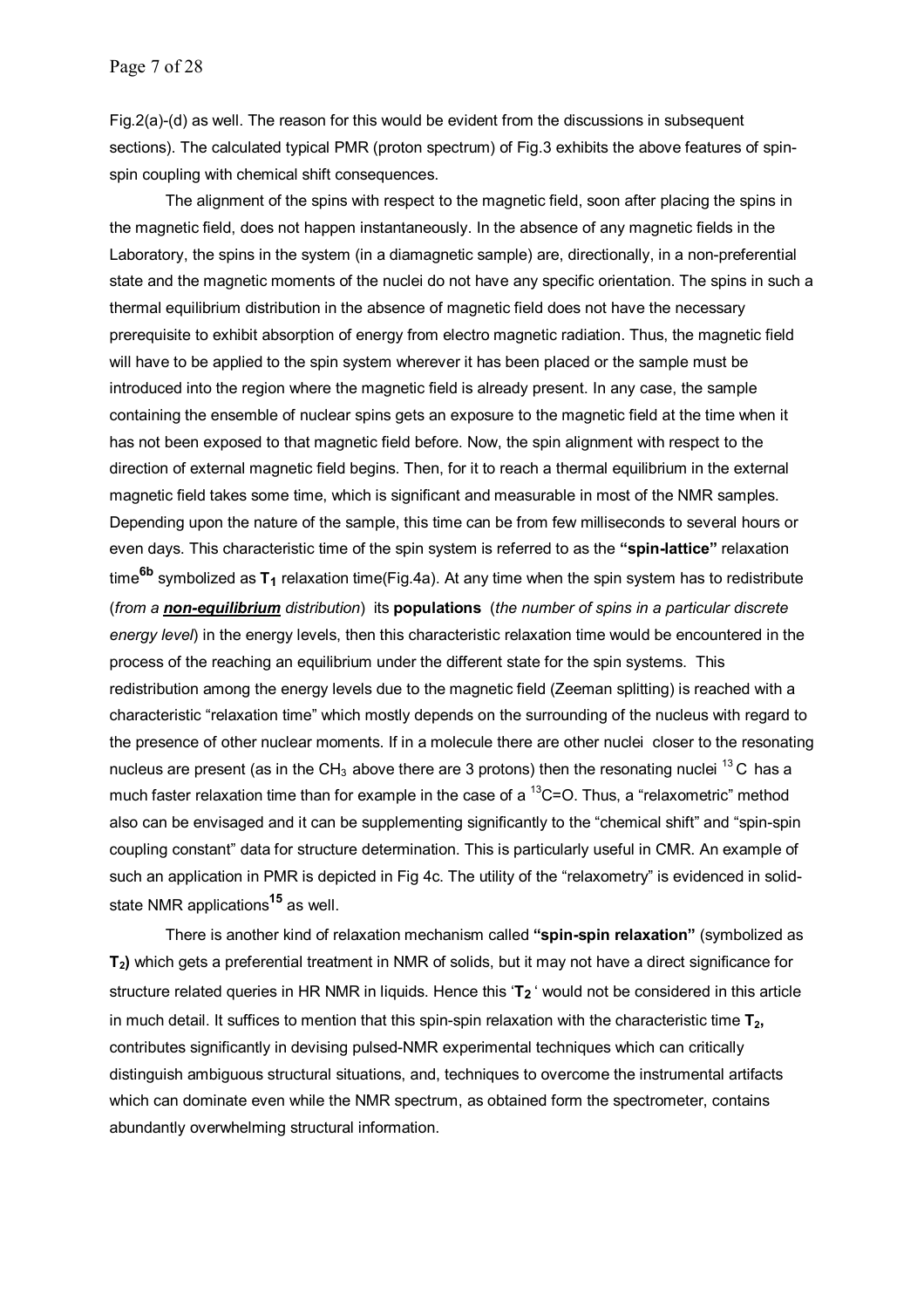At this point digressing to Fig 5b could be a useful exercise for students to acquaint with spectroscopic data analysis. Fig.5b indicates the use of a MS Excel Application for simulating the experimental spectra with a probable line shape. The simulated two-line pattern of resonance lines illustrates what is a **"well resolved"** spectrum and what are the consequences of overlap in the limit causing a coalescence of the two lines. A similar coalescence phenomena in NMR occurs when a given nucleus exchanges position between two sites in the sample as illustrated in Fig. 5c. The resonance frequency might be slightly (but measurably) differing in the two positions where the same nuclei would be found alternately. If this difference in resonance frequency is **∆ω and if the 'dwelltime' or the 'life-time' of the nuclei in the sites before exchanging to another site is τe then the NMR spectrum of such a system would consists of NMR signals from both the sites distinctly only if 1/<sub>τe ≤ </sub>∆ω. If the <b>τ**<sub>e</sub> (exchange rate) is varied by changing the temperature of the sample, then by an increase of temperature the **1/τe** can be made very large compared to the resonance frequency difference '∆ω'. At such a temperature the two lines corresponding to the two different sites would coalesce to a single resonance line at an average value for the resonance frequency. The broadening that occurs in the NMR signals is indicative of the changes in the **T<sub>2</sub>** (transverse) relaxation processes mentioned earlier. This has the consequences of finding such features in the NMR spectra is to indicate the structural positions where the possible exchange phenomena can occur indicating "labile" nuclear sites. In Fig.4a [parallel stacked-plots] and Fig.4b [serially stacked plots], calculated relaxation ( longitudinal relaxation **T1)** curves are given graphically and these again can be exercises for using the Information technology tools to make simple simulations which makes the student be familiar with the trends and the equations to describe them. There are instances such familiarity particularly the use of the IT tools for such calculation can make the structure determination extremely simple.

#### **3. INTERACTIONS OF NUCLEAR SPINS AND SPECTRAL PARAMETERS**

The equation 1(a), as it was pointed out earlier, does not have any terms that can differentiate nuclear spins on the basis of their specific location and occurrence within a molecule which typically may constitute the spin ensemble. The equation can be rewritten by including specifically the terms which distinguish the spins on the basis of the nature of the interactions characteristic of the given nuclear spin site. These interactions can be characterized by a constant indicating the extent of the specific interaction at a specified site. Even if another spin has contributions due to interactions of similar nature, the strength of the interaction may be different at different nuclear sites, and these differences may consequentially appear in the spectrum enabling the structure of the matrix (molecule/lattice) in which the nucleus is situated. This is a general form for including such site-specific differences in the basic interaction, which is the interaction with the external, strong and steady Magnetic Field. Compared to this term ( referring to the corresponding energy of interaction) all the site-specific interactions are usually small, and in this sense theoretical treatments can specify a **"High Field"** approximation for conveniences of obtaining simple equations for evaluation. In this section the **nature** of the various site-specific interactions, with the associated **constants** as the spectral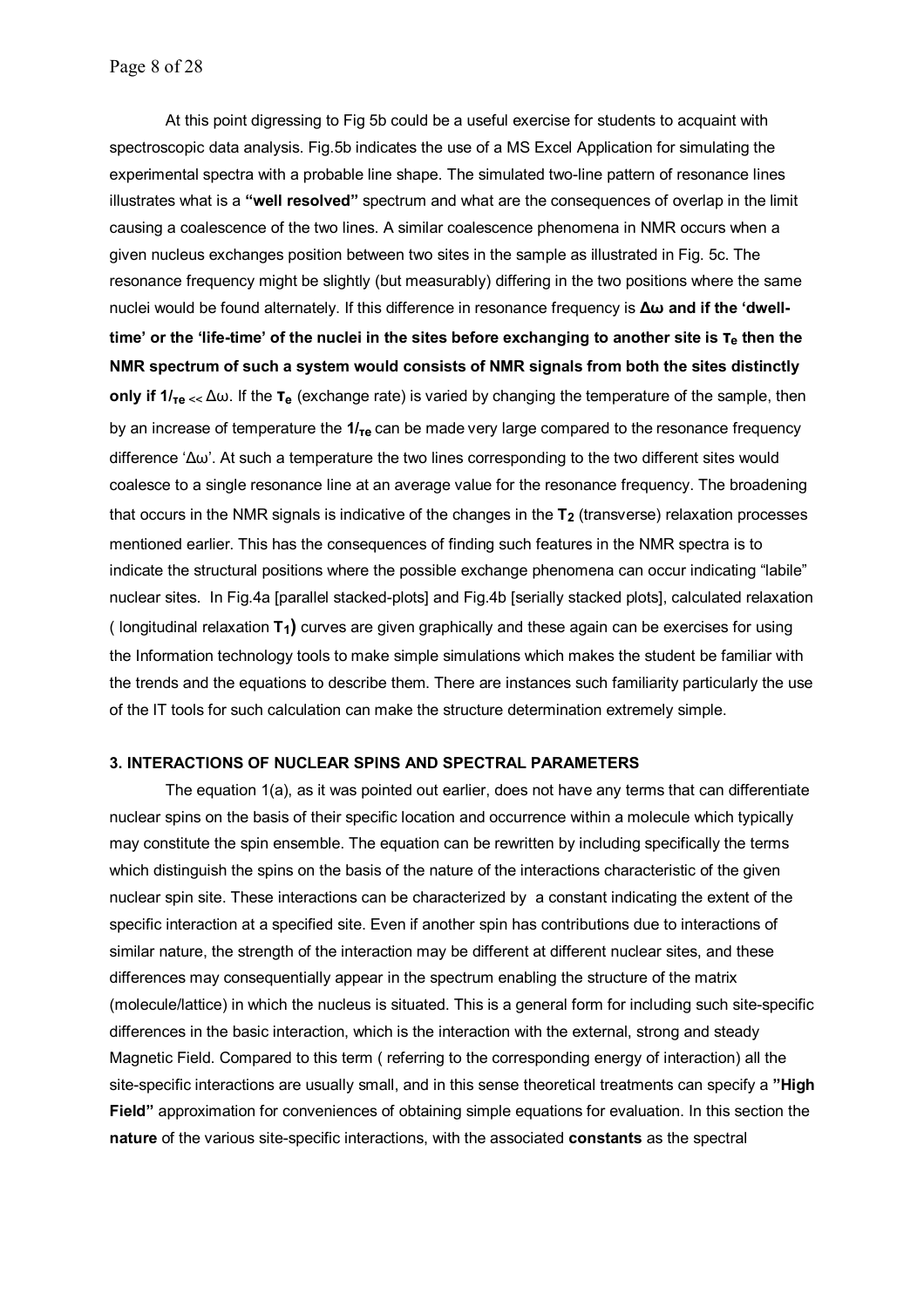parameter, would be enlisted for the benefit that, in the further sections, the examples of applications can refer to these spectral parameters for determining structures.

The nature of the interaction that leads to shielding of nuclei is explained further in Fig.5a These descriptions account for the shifts, which can be observed with respect to the bare nuclei which do not have any electron systems surrounding. Since referencing the nuclear system with respect to bare nuclei, even though possible, but, is not practicable for the conveniences of regular spectral measurements, a chemical molecule which is relatively inert chemically and has a single-line NMR spectrum is used as reference compound and added to all the samples. The single reference compound line can be set to zero, or, to a certain specified value. The other resonance line positions can be measured relative to the reference line. Such values of shifts measured from the standard reference line are termed the **chemical shift18a** values. Hence, an unknown electronic surrounding around the nuclei can be ascertained, by measuring these relative shielding values which are called chemical shifts, and by the comparison with previously measured chemical shifts (as in **Table-4**) for known electronic surrounding for such nuclei.

As explained earlier, for any particular nucleus, the resonance frequency value calculated by the equation 1(a) corresponds to the NMR signal of a **"bare nuclei"**, which is not surrounded by any electrons. An addition of electron into its surrounding starts contributing by induced fields at the nucleus, which is resonating. Addition of electrons and hence the presence of electronic charge cloud induces magnetic fields at the nucleus because of the fact that the electrons also gets placed in the External Magnetic field where the nucleus is. If we consider only the electron charge cloud without any unpaired electron spins, typically diamagnetic systems, then the induced fields are in the direction opposite to the direction of external magnetic field. Thus the nucleus would now be exposed to Field strength some what less than if the electrons are absent. Since the field values at the nuclear sites are reduced by the presence of electrons, the electrons are said to be Shielding the nuclei from the external field. Thus to the equation 1(a) a term corresponding to this shielding is added. The effect of electron is given a value as shielding constant and it is subtracted from the strength of the externally applied field indicating the shielding nature of this interaction. Hence the Equation 1(a) is now written as:  ${\bf h}{\bf v}={\bf g}{\bf \beta}({\bf H}-{\bf H}^{\prime})$  where  ${\bf H}^{'}$  refers to the strength of the induced field in the opposite direction to

**H.** The induced field being caused by the External field its magnitude becomes proportional to the strength of the external field if the other criteria of the samples are held the same. Hence, it is conventional to write  $H' = \sigma \times H$  where  $\sigma$  is the shielding constant. Then equation 1(a) is rewritten as **h**ν = **g**β**H**(1− σ) ---**Eq.4**. The **σ** now represents the site-specific shielding effects and its value reflects the electronic structural surrounding of the nucleus. This **σ** is not always a simple scalar constant, but in general a second rank tensor. In solution state NMR Spectra, only the trace of the tensor appears in the equation, which is a scalar number. Only when the situation demands the full significance of the Shielding Tensor would be referred to in this article. Otherwise, the relative shielding constant values would be used to illustrate the utility in the NMR structural studies.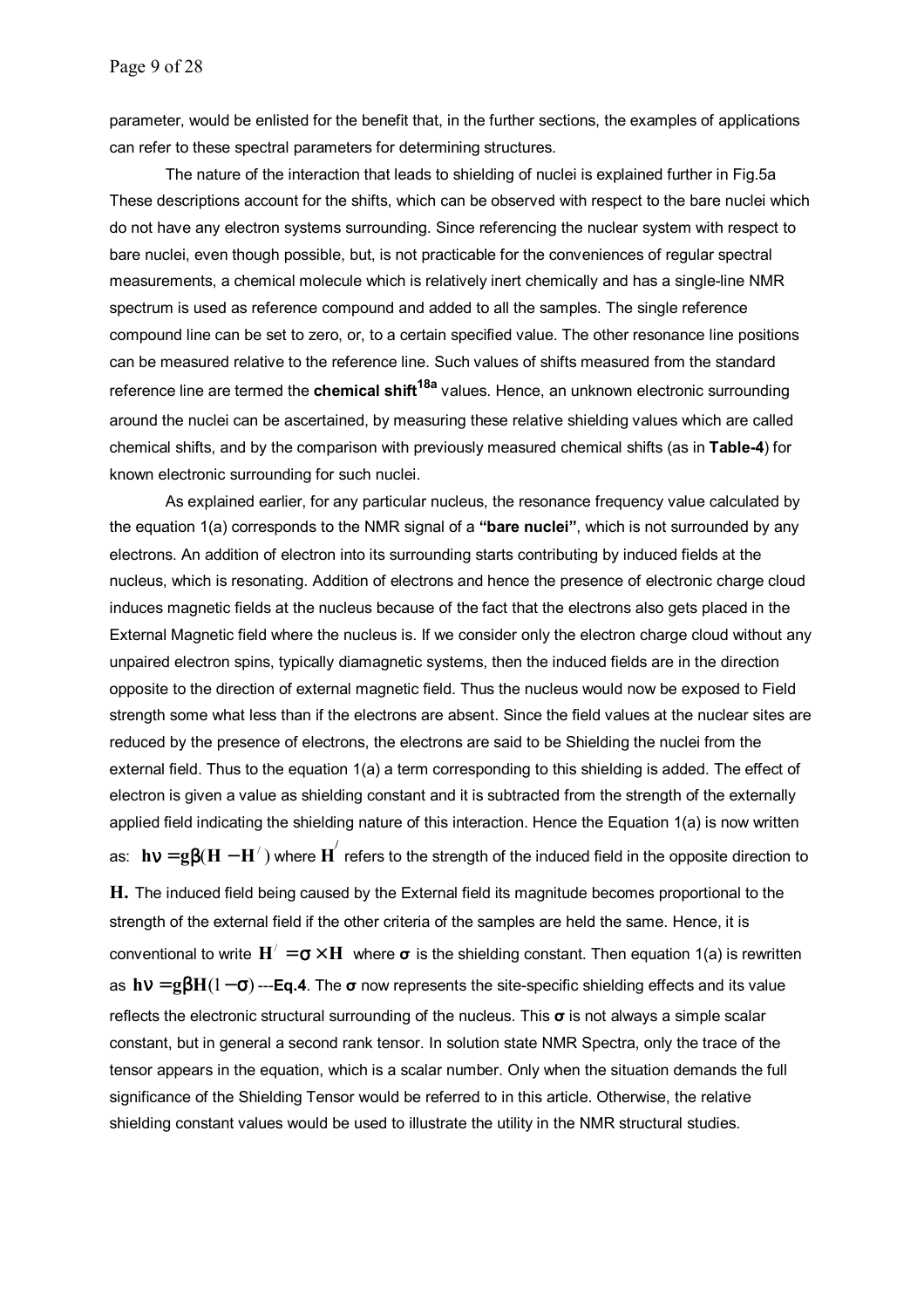For Proton Magnetic Resonance Spectra, the chemical compound 'Tertra-Methyl Silane' (**TMS**) with molecular formula **Si (CH3) <sup>4</sup>** is the standard reference compound. **Table-2** contains a list

of compounds useful as standard references in NMR spectroscopy. This molecule has 12 protons and because of the symmetrical location in the molecule, all the 12 protons have the same resonance frequency [*a set of 12 equivalent protons*]. Hence, the proton NMR spectrum of TMS consists of a single line corresponding to the resonance of the 12 protons because of which it gives a strong single line NMR signal even when its concentration is small. This compound is chemically relatively inert. It is a volatile liquid at normal temperature and pressure. It is easily miscible with most of the organic solvents used in NMR spectroscopy namely, Chloroform CH  $Cl_3$ , Acetone CH<sub>3</sub> CO CH<sub>3</sub>, Carbon Tetrachloride C  $Cl<sub>4</sub>$ . Thus referenced NMR spectra can be easily obtained, by adding a small amount of TMS to the sample solution as an external reference to the actual molecule of interest. The  $CH<sub>3</sub>$  of the TMS have the most shielding electronic surrounding as compared to the electronic surrounding of the protons many of the other known chemical molecular compounds. Therefore, this TMS, added as an external reference, can yield a reference NMR line that can be reliably located at one end of the observed proton NMR spectrum even when an unknown structure of a chemical molecule has to be determined. In the chemical shift **'δ'-**scale, TMS line is assigned the value '**δ = 0'.** The protons from other molecules with several variety of different electronic environment are found to result in NMR signals all on one side of this line and can be assigned a positive numerical value proportional to the deviation [*chemical shift*] from the δ=0 line from the TMS. Mostly, no NMR line occurs on the negative side of such a spectral chart (Fig.6).

Such shielding (chemical shift) due to the changes in electronic structure around the protons can be measured in frequency units. As known now for the case of protons the maximum range for this shift measured in frequency units are found to be 1KHz in a 100MHz (Proton) NMR spectrometer, 2KHz in 200MHz spectrometer, 3KHz in 300MHz spectrometer and so on. From this it should be obvious that the Spectrometer magnetic field would be different for these spectrometer systems. In order to express the shielding and Chemical Shift in a scale which is independent of the Spectrometer frequency, the following definition is convenient. Since in each one of the above, dividing the range of chemical shift by the spectrometer frequency yields a dimensionless number  $10 \times 10^{-6}$  , this range is termed as 10 ppm [Parts Per Million] units. It is found that when the chemical shift values are measured in such 'ppm' units, for given sample the resulting NMR spectrum has the same spectral chemical shift value assigned irrespective of what the spectrometer frequency was [independent of the operating frequency of the spectrometer] and at which Magnetic Field Strength the spectrum was obtained. This characteristic of the Shielding Effect will be further stressed later while emphasizing the importance of seeking Spectrometers, which can operate at Higher Magnetic Field Strength; consequently, for a given nuclear species, at Higher spectrometer frequencies.

The next important interaction to be considered is the "**spin-spin interaction**" which again is the time-independent [as the shielding interactions] and manifests in a NMR spectrum of a chemical compound. Except for the fact that, the externally applied strong field provides a direction along which all the spins get quantized, there is no dependence for the spin-spin interaction on the presence or the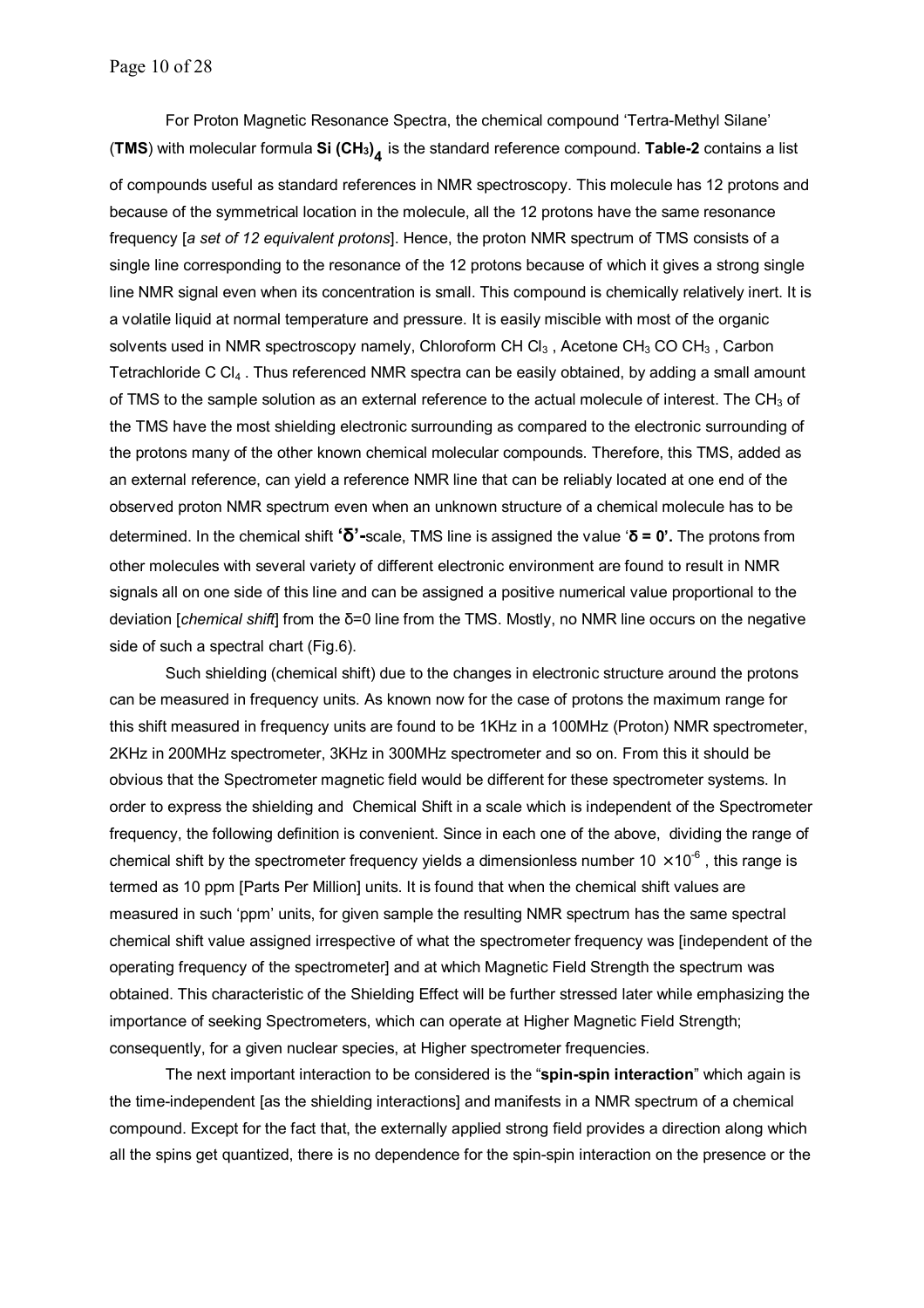strength of the external magnetic field. The strength of this interaction is measured by the spin-spin coupling constant from the NMR spectrum. But the spin-spin coupling constants are measured, particularly for structure determinations, only from the NMR spectra obtained in presence of strong externally applied magnetic field. All the spins are aligned along the magnetic field direction and the corresponding nuclear magnetic moments experience an additional magnetic field due to the presence of the neighboring nuclear magnetic moment. This spin –spin interaction causes a splitting of the energy levels in addition to the splitting due to the Zeeman interaction (the interaction of the spin with the external magnetic field [ **Eq. 1(a)].** Depending upon the number of neighboring spins with which a given spin interacts, the number of lines into which the NMR line splits can vary. This results in multiplet line structures in NMR spectra, with characteristic intensity ratio of the lines. The distance of separation observable within the multiplet lines yields the spin-spin coupling parameter from the NMR spectrum.

 Mainly, there are two different and characteristic ways by which this spin-spin interaction can occur in the spin systems. The first type of spin-spin interaction is the "through" space or the "direct"**18b** spin-spin interaction. This arises because of the possible extent to which the magnetic dipolar field due to one nuclear spin magnetic moment can be affecting the neighboring nuclear magnetic moment at a different site. Considering the point-dipoles to be representing the nuclear magnetic moments, each pair of nuclear moments can be related by a point-to-point distance **'r'** and the corresponding inter nuclear axis can be assigned a definite angle **'θ'** that it subtends with the direction of the external magnetic field. The 'through space', 'direct' dipole-dipole interaction depends on the distance **'r'** and the angle **'θ',** which can be the target parameter to measure from NMR spectra for structural measurement. The PMR studies on single crystal of Malonic Acid how the direct dipole-dipole interaction between the two methylene protons results in the measurement of the H-H vector direction to be 6±2<sup>o</sup> tilted away from the perpendicular to the c-c-c plane. Also the HR PMR measurement on the same sample reveals the anisotropic shielding tensor properties. This Wideline (*In solids the NMR lines are much broader than it is in the case of liquids. Because of this larger widths the NMR lines are wider and hence the name Wideline NMR*)and High Resolution PMR study (*HR PMR study in Solids requires specially designed pulse sequences to average out the anisotropic line-brodening interactions among the spins*) on the single crystal of the Malonic acid proves**18d** the importance of NMR technique for structural measurement. As pointed out in the earlier section, this is under the realm of the solidstate NMR studies.

The other type of spin-spin interaction is the **'indirect'18c** or **'through-bond'** interaction which is characterized by a spin-spin coupling constant **'J'.** This is also referred to as a '**contact'** interaction contrasting with the dipole-dipole interaction which characteristically requires a well defined distance of separation between the two spins **'r',** measurably. The through-bond interaction is necessarily mediated by the electron clouds in the bonding region. This interaction requires that the nuclear magnetic moment should affect the electron charge cloud around it, and, this effect in turn is transmitted to the neighboring bonded nucleus by way of an induced magnetic field change. This type of transmission requires that the electron charge cloud has an 's' orbital characteristics, which has a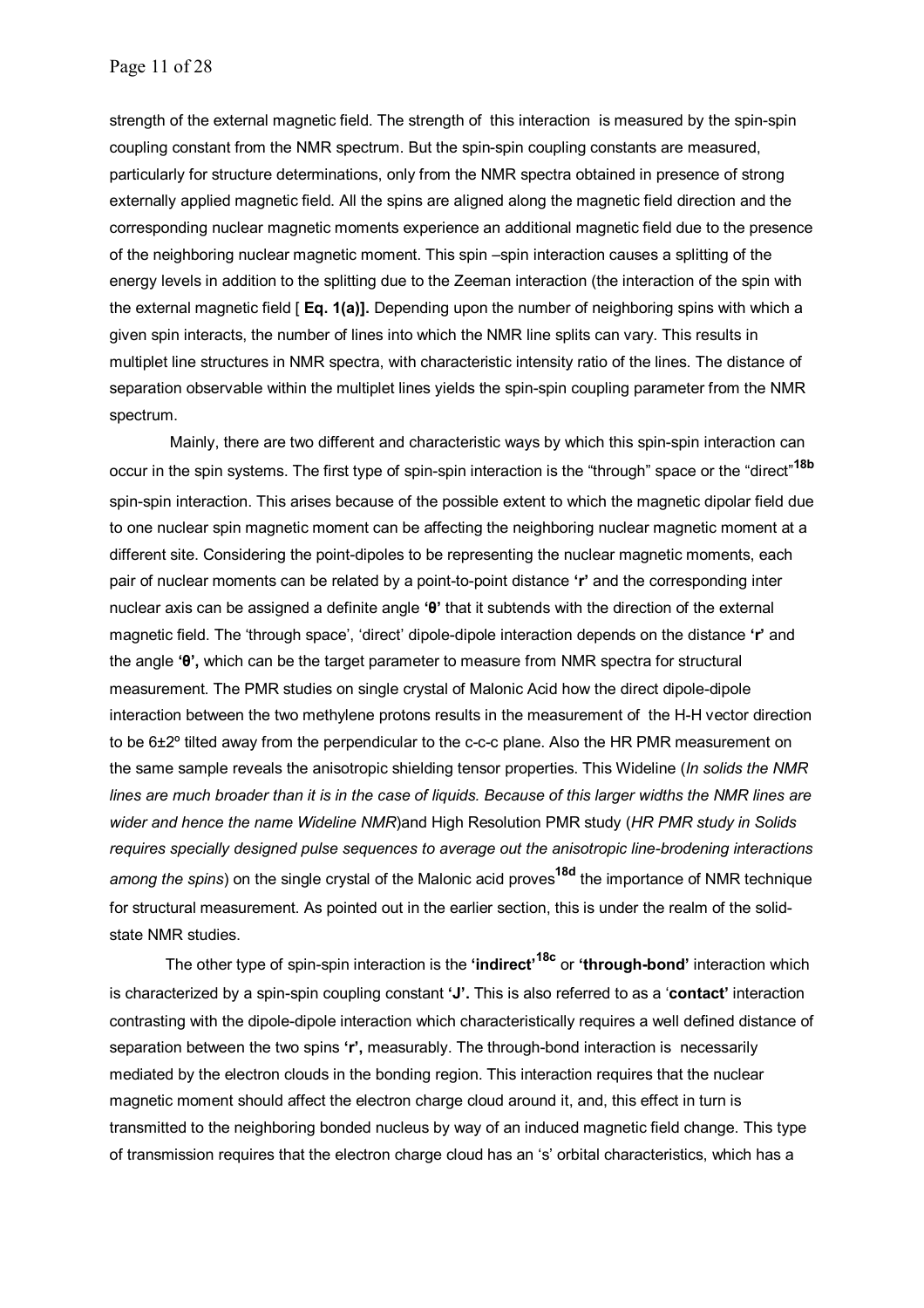non-vanishing charge density value at the site of the nucleus. Hence, the term 'contact' interaction. Because of these characteristics of the 'indirect' spin-spin interaction, measuring the 'J' values for different spin pairs indicate the variation in the electronic structure as much as the chemical shielding (shift). But, the dependence of the **J** and **σ** on the given electron cloud structureis not the same even if it is in the same molecular system. Hence, these two parameters, together, can span the electronic structures to a greater detail advantageously than any one of the parameter alone.

Ethanol (Ethyl alcohol) has the molecular formula CH<sub>3</sub> CH<sub>2</sub> OH. The PMR spectrum of this compound contains three signals at the positions corresponding to the chemical shift of CH**3** protons (1.13 ppm), - **CH2** protons (3.61ppm) and the –**OH** protons (5.24 ppm). The number of lines (signals) mentioned above is without taking into consideration the possible splitting due to the spin-spin interaction of the  $\mathbf{C}_{\mathbf{H}_3}$  protons with -  $\mathbf{C}_{\mathbf{H}_2}$ , and the -  $\mathbf{C}_{\mathbf{H}_2}$  protons with  $\mathbf{C}_{\mathbf{H}_3}$  and  $-\mathbf{O}_{\mathbf{H}}$  protons and the -**OH** protons with - CH<sub>2</sub>. When integrated for the intensities, these lines would have the integration height values indicating intensity ratio of 3:2:1. Such a spectrum is obtainable when the spectrometer does not have high enough resolution and produces only three lines above for the PMR of ethanol. This is a moderately resolved spectrum since, chemical shift differences are resolvable, but not the spin-spin splitting patterns. The line width in such moderately resolved chemical shift patterns could be of the order of 20-30 Hz. This would appear to be of the order of 0.5 ppm width in a 60MHz PMR spectrometer. The resolution of the spectrometer can be improved by improving the magnetic field homogeneity of the of the magnet system. This process of improving the field homogeneity is called the "shimming" of the magnet system. The High Resolution Magnet Systems can have the homogeneity good enough to yield spectra with resolution of the order of 0.2Hz. Such resolutions are achieved with any kind of stable magnets, independent of the steady magnetic field value for which the magnet is set for and hence independent of the operating frequency of the spectrometer. Such a spectrometer is refereed to as the High Resolution [**HR**] NMR Spectrometer. The spectrum of ethanol in presence of trace of acid in the medium, and from a High Resolution spectrometer would result in a triplet centered at 1.13 ppm for the  $CH_3$  protons because of its coupling with the  $CH_2$  protons. The three lines triplet would have the intensity ratio 1:2:1. The  $CH<sub>2</sub>$  protons would be split into a quartet (intensity ratio 1:3:3:1) centered at 3.61 ppm. The four lines arise because of the coupling of the CH<sub>2</sub> protons with the three protons of the methyl group. The magnitude of the spin-spin splitting is 7Hz. The neat ethanol sample would contain in the PMR spectrum the spin-spin interaction of the OH protons also and because of its coupling with the  $CH<sub>2</sub>$  protons there would be a triplet centered at 5.24 ppm with coupling constant value of 4.5Hz. Each of the four lines in the quartet of the  $CH<sub>2</sub>$  protons, in this case, would be further split into sets of doublet lines due to the presence of one proton of the OH group. A similar spin-spin splitting for the case of PF**3** appears in Fig. 7a and 7b. This is a case of hetero nuclear spin-spin splitting between the **31**P and the **19**F nuclei due to the coupling between the Phosphorus and Fluorine nuclei as evidenced in their respective NMR spectra. The multiplicity pattern due to the interaction with a given set of nuclei "**n**" in the neighborhood can be ascertained by well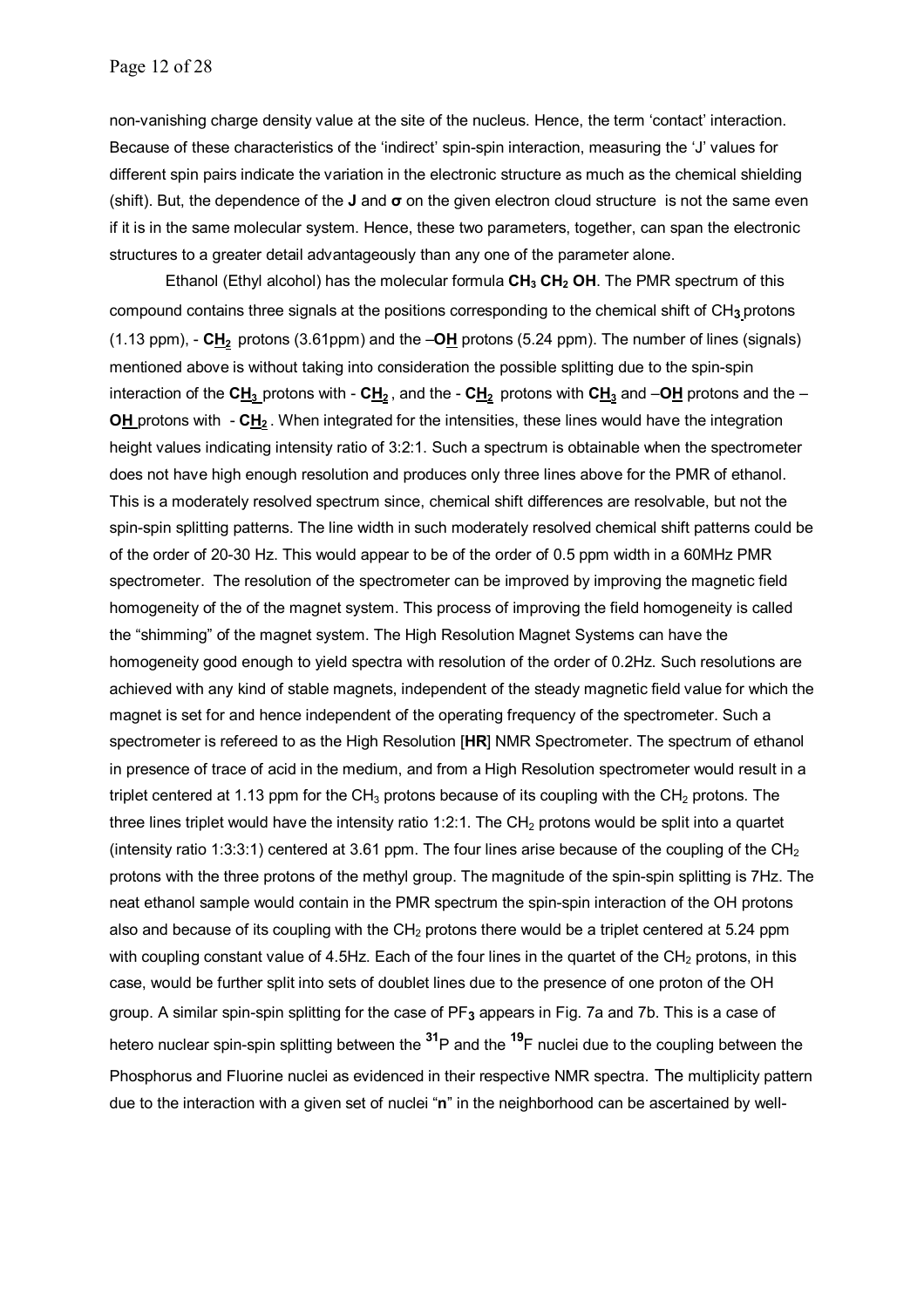defined relation relating the resulting number of split-lines to the value 'n' concomitant with the requirement of well specified intensity ratios for the resulting multiplicity patterns (Fig. 7c).

As it is evident, the group of 3 protons in the  $-CH<sub>3</sub>$  part of the ethanol do not have any spinspin splitting features manifesting in the NMR spectrum which can be attributed to the spin-spin interaction among the three methyl protons themselves. That it is a group of three protons can be inferred only by the multiplicity pattern it causes in the NMR of neighboring bonded protons. Thus, this set of three protons of methyl group is known among the category of equivalent set of protons. Similarly the two protons of the **CH**<sub>2</sub> group form a set of equivalent protons among which the splitting cannot be seen in the spectrum. The main criterion for the set of equivalence of the protons is that they all have the same chemical shift values being present in the same electronic environment due to the nature of bonding in the molecule. Thus it is necessary to classify the spectrum on the basis of these patterns that can be observed depending upon the number of equivalent protons with a particular value of chemical shift, and the neighboring equivalent protons interacting with each set of equivalent protons. Even though the multiplicity patterns are governed by simple relations, these relations are simple only under certain approximations. If two different sets of equivalent protons are interacting with a specific '**mutual'** spin-spin coupling constant value for **'J' ( in units of Hz),** and if the two equivalent sets have their corresponding chemical shift values are **δ<sup>1</sup>** and **δ2 ,** then, the spin-spin splitting patterns have simple correlations only if the difference  $\left| \delta_1 - \delta_2 \right|$  measured in Hz (i.e., the

**difference multiplied by the spectrometer frequency)** is larger than the **J** value by an order of

magnitude. This means  $\frac{|\mathbf{\delta}_1 - \mathbf{\delta}_2|}{J}$  ≥ 10 . Then the resulting pattern is said to be a first order spectrum, which is the simplest case for interpretation. There are definite set of rules based on the theoretical considerations for characterizing the multiplicity patterns even when the above ratio is not as high. These patterns appear tabulated as a function of the varying values of the ratio until that value beyond which the pattern remains simple enough. All these require developing a systematic set of nomenclature**11** to refer to the patterns without having all the time to show the spectra during the discussions after gaining familiarity. It is to be well comprehended that the spin-spin coupling constant ['**J**'] value measured in frequency units is independent of Spectrometer frequency, and the Chemical shift measured in ppm **δ-**scale is independent, in numerical value, of the spectrometer frequency. Thus the ratio of the chemical shift difference to the spin-spin coupling constant is dependent on spectrometer frequency [and the magnetic field] for the same sample. Thus it is possible to convert a complicated pattern into a simple pattern by taking the spectra in a spectrometer working at higher Magnetic field strength. This simple method of working at higher magnetic fields is a simplest way of obtaining easily interpretable spectra, provided the technology permits to that limit for a given sample.

All the above considerations illustrated for the PMR spectra, have similar counter parts for the multi nuclear NMR. The possibilities for homo nuclear and hetero nuclear combinations are many and once, in principle the mechanisms are understood and by gaining familiarity with the use of NMR for structure determinations, it should be possible to realize the full potential of this tool in the varied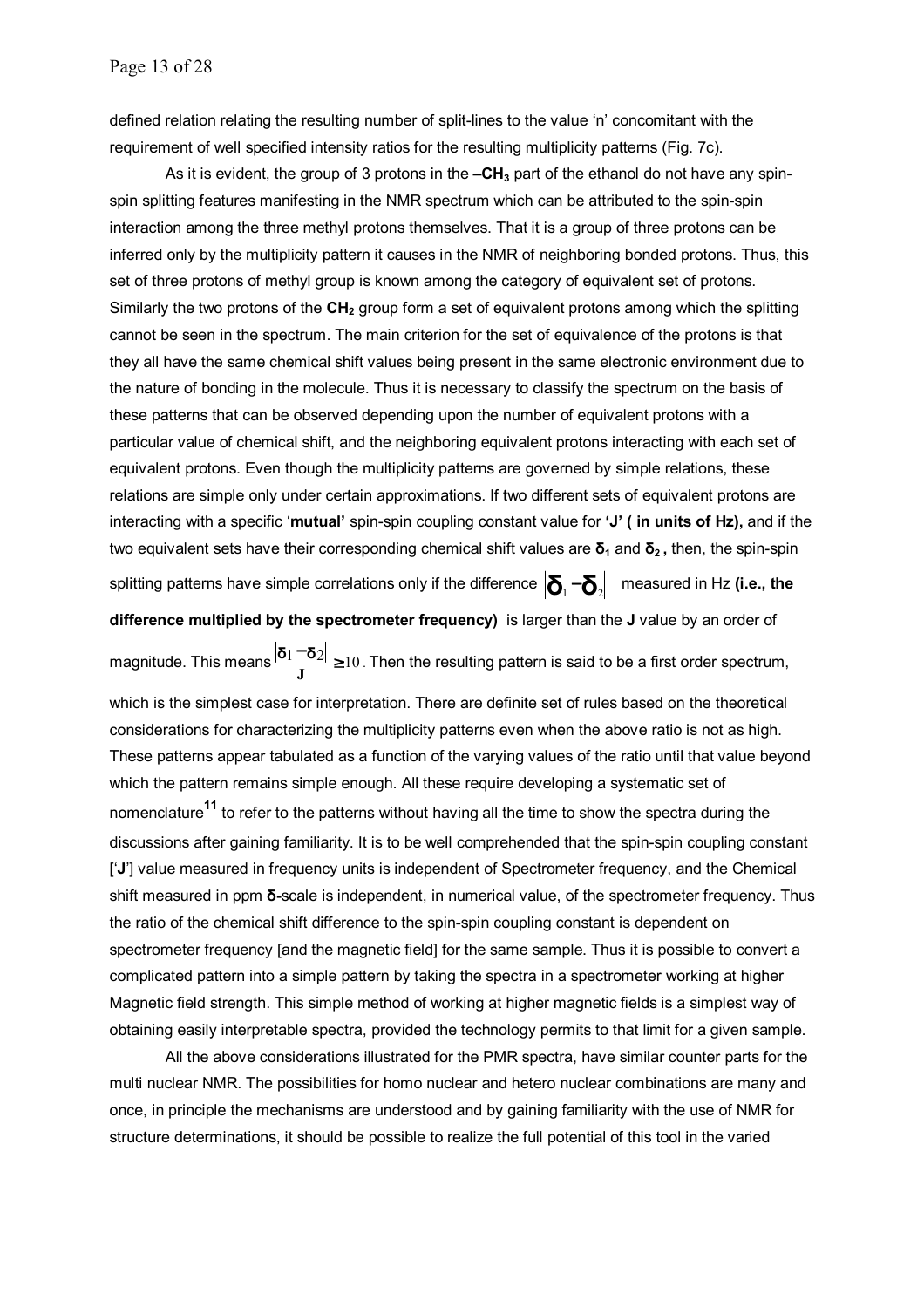contexts as becomes necessary. As was pointed out earlier, the protons in the various chemical environments have chemical shifts within the range of mostly 10ppm. But, the chemical shift ranges for all the nuclear species are not the same. For example, the **13C**- Carbon NMR, the resonance frequency for which is approximately  $\frac{1}{4}$  th of the proton resonance frequency at the same given magnetic field, spans a range of about 250 ppm in comparison to the 10 ppm range for protons. Thus if the PMR spectrometer frequency is **100MHz** [**at 23.5 Kilo Gauss**], then 1ppm is 100Hz so that the protons have a range of **1KHz**. At this same field, the **13C** resonate at **25.6MHz** and the 200 ppm would correspond to 200 x 25.6 = **5.12KHz.**The observed chemical shift range for **15N** is about **1000 ppm**; and for **31P** the range is about **350 ppm**. The **31P** nuclei in biological samples cover a range of about **30 ppm.** Thus the sample coil tuning of the probe-system and the signal detecting would have to take into considerations such variations in ranges which are closer the Audio frequency range values of the electromagnetic spectrum, while the resonance (operating) frequencies are in the radio frequency [**MHz**] ranges. The technological advances have nowadays made it possible to have NMR spectrometers which can operate at Magnetic Filed strengths of **14.092 Tesla** which is **140.92 Kilo Gauss** values**.** 

#### **4. AN OUTLOOK ON THE UTILITY** *'NMR'* **FOR STRUCTURE DETERMINATION**

On the basis of the nature of the interaction described and the corresponding NMR spectral features, a guideline can be worked out for interpreting the values of the parameters obtained from NMR spectra by carefully analyzing**12** the correlations between structure and the values of chemical shifts and coupling constants.

The convention in NMR spectroscopy is to choose a compound with, possibly, only one equivalent set of **most shielded** nuclei and set it as reference with zero value on the **'δ-scale'.** This is the extreme, **right most** end of the spectrum in a conventionally produced chart-paper for NMR spectra. The direction from left to right is towards higher-field resonance values; when the spectrometer frequency is held constant at a set value then the resonance field must vary depending upon the extent of shielding at a particular nucleus. According to **Eq.4,** the product **'H (1-σ)'** must remain constant if **'ν'** is held constant. Whence, as the shielding of nucleus, and hence the '**σ'** value, increases from *bare nucleus* value **0**, the value of '**H'** must increase. The maximum possible shielding value '**σmax'** is set as chemical shift '**δ**=0', so that for **σ**=0, the chemical shift value can be at its maximum **δmax.** Thus shielding must be measured with reference to Bare Nucleus (no-shielding), and chemical shift with reference to the resonance in the conventional **chemical** compound (containing typically most shielded nuclei). The direction from left to right is towards higher-field resonance values. This convention, as above, for routinely measuring NMR parameters from the spectra on chart papers obtained form the spectrometers, provides the following convenient descriptions to indicate the structural situations around the nucleus in the given sample.

When, due to the molecular bonding and the electronic structure, there happens to be more electron charge density around a nucleus, then, the possibility of diamagnetic shielding**13** effect increases. If the electron charge cloud can undergo changes in the electron-circulation characteristics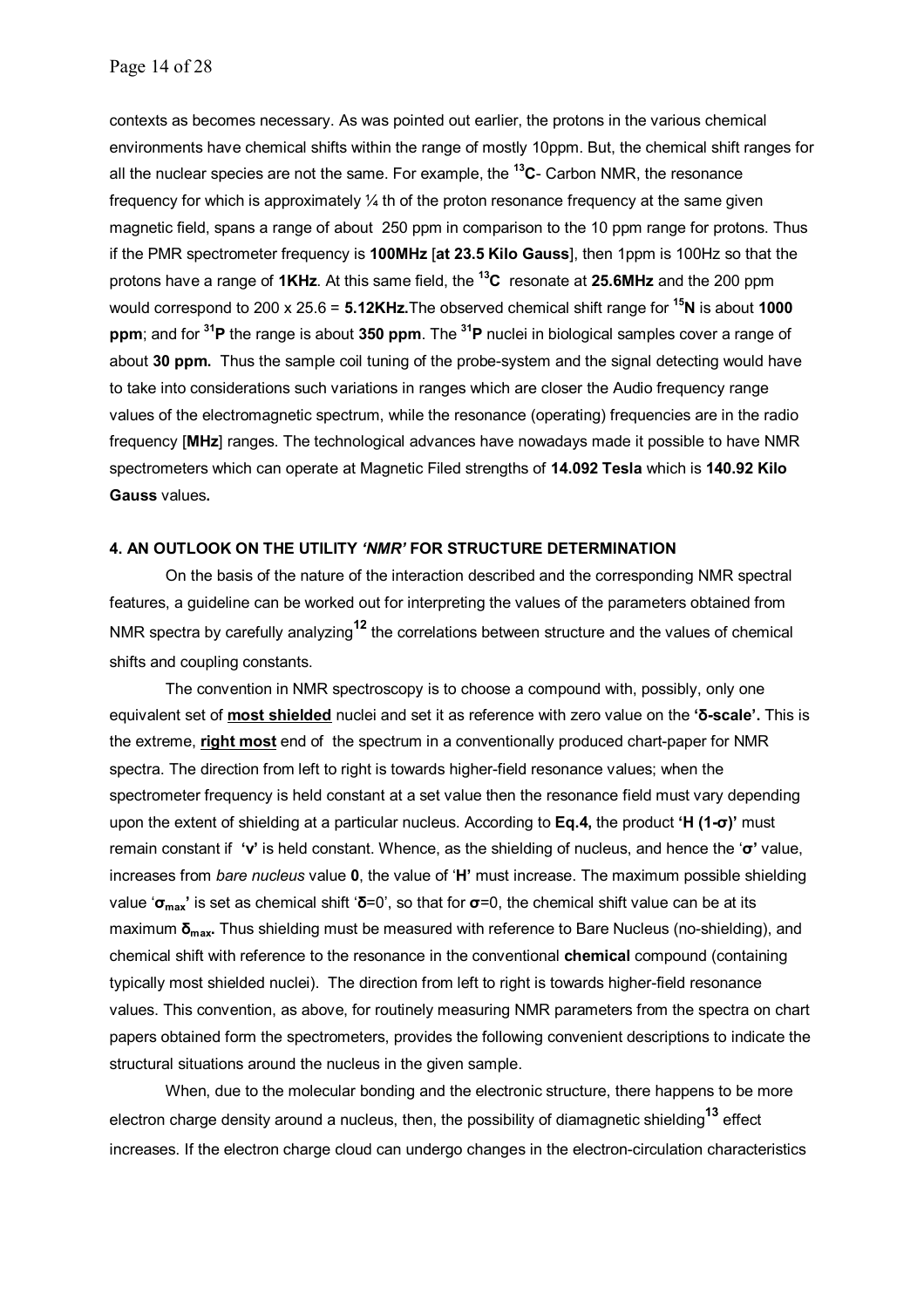(the velocity of circulation and/or the radius of circulation due to the nature of chemical bonds) then, even for the unaltered 'charge density' value, the diamagnetic shielding effect can increase with increase in the velocity of circulation and decrease in the radius of circulation. The opposite trends can be described as paramagnetic deshielding effects. Till now the nucleus had been considered *to be at the center of* (**within**) the relevant charge clouds. If the nucleus under consideration is situated in a region near by, but outside, the electron charge cloud, even then the changes in the charge cloud and its characteristics can influence the nucleus in the neighborhood. Then the reasoning must be based on the dipolar field distributions around a point dipole**14**. The considerations of whether, the pointdipole approximations can be valid for explaining the neighbor group contributions can add to the strength of the arguments for the derived structures or can act as constraints when there is necessity to restrict the possibilities of equivalent assignments. This typically is the approach while trying to work out structures of large molecules where the double resonance techniques (the nuclear Overhauser effect) provide the necessary inter nuclear distance constraints while trying to obtain optimized structures. It is possible that such types of correlations open up an endless possibility so that a structure can be solved entirely based on NMR spectral information without having to resort to any other tool.

The spin-spin interactions are much smaller in magnitude as compared to the chemical shift difference in frequency units. These interactions depend upon more critically on the nature of the molecular electronic structure **in the region** where the interacting nuclei are situated rather than being specific about **only a given nuclear site.** The possible immense structural correlations to the nature of the bonding provide detailed information with reference to the number of bonds between the interacting nuclei, multiple bond formations and, to the corresponding hybridization of the atomic orbital, which have to be invoked to account for the shapes and charge distributions due to these bonds. These are in addition to what the chemical shift information can provide.

The spin-spin coupling constants and the Chemical shift values can be correlated to result in a consistent set of assignments which fits in with the chemically feasible and favorable structures. But this requires enormous effort when the system under study is large and several sets of parameters close to one another resulting in complicated appearance of the spectrum. Typically the kind of effort required can be ascertained from the fact that certain spin-spin splitting patterns observed in NMR would require an elaborate simulation techniques to ascertain the nature of the interacting spin system and the corresponding chemical shift and coupling constants. The multi dimensional NMR techniques provide the advantage of greatly simplifying the task of correlating the chemical shifts with the corresponding possibility that a pair of nuclei with the assigned chemical shifts can in principle be coupled or not. Once it is established, that given two spins with specified chemical shifts are coupled by spin spin interactions, then the pulsed multidimensional NMR techniques provide a range of experiments which can be designed to extract the magnitudes of these coupling constants as well. These types of assignments were made conventionally by double resonance techniques namely 'spindecoupling' or 'nuclear Overhauser effect'**5,17**.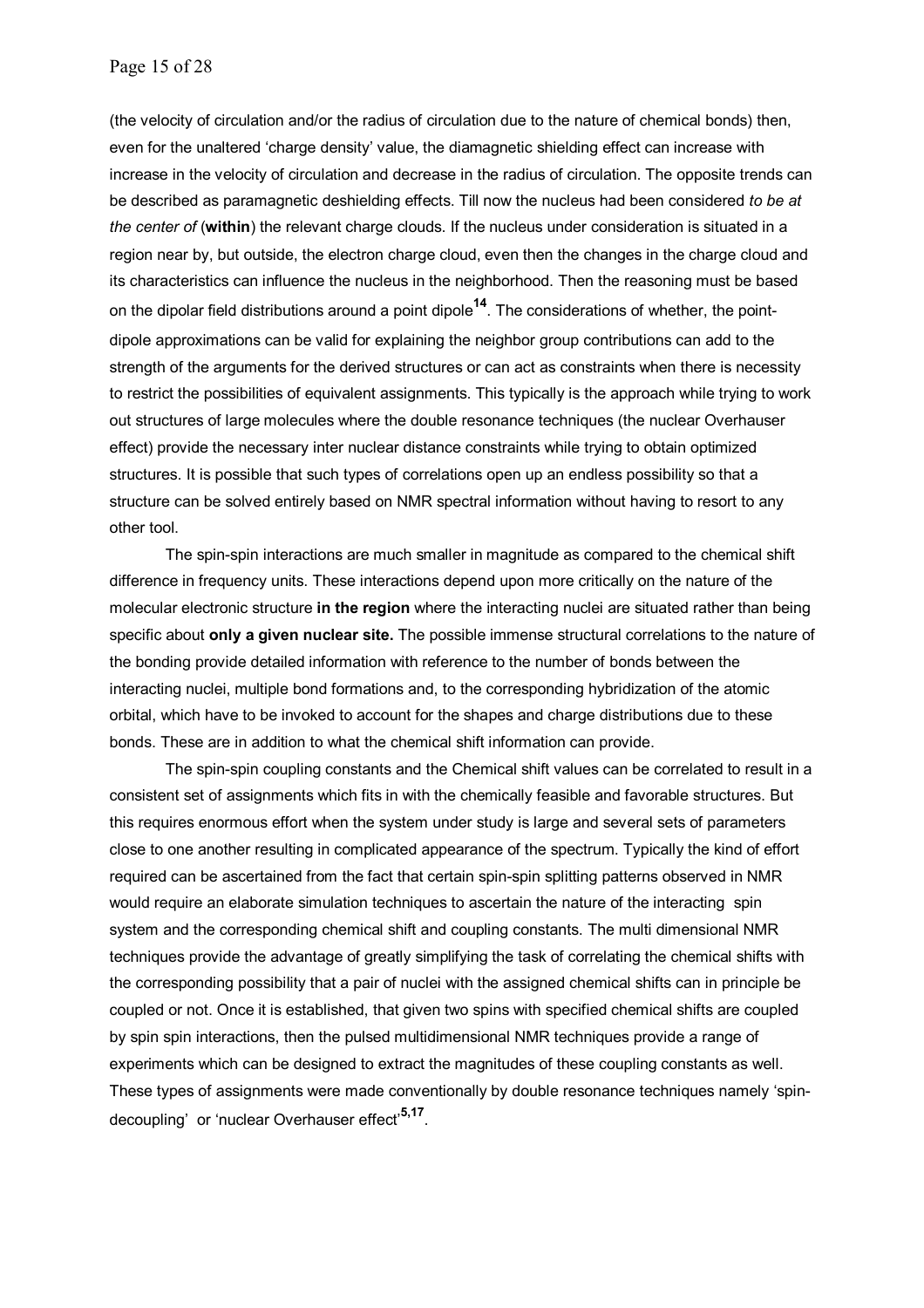The analogous experiments in the multidimensional NMR techniques are the **"CO***rrelated* **S***pectroscop***Y" 16a** and the **" N***uclear* **O***verhauser* **E***ffect* **S***pectroscop***Y" 16b .** The correlated spectroscopy produces a spectral pattern, which correlates the chemical shifts plotted on two frequency axes (with the possibility that the chemical shifts of one axis could be from a spin system coupled with another spin system with chemical shifts as displayed on the second axis). These types of multidimensional spectra produce such information by identifiable "cross peaks" in the spectra. The experiments can result in cross peaks only for spin systems, which are coupled. Between spin systems which do not exhibit sin spin interactions in the molecular environment, do not yield "Cross Peaks" in the two dimensional spectral plots. Once it is established by the correlated spectroscopy that certain sets of spins in the systems are coupled, then the multidimensional NMR techniques have a series of experiments which can be resulting in the determination of the spin-spin coupling constant values as well. Typically what is named as **a "J-resolved"<sup>20</sup>** two dimensional NMR technique, along one of the axis chemical shift values of the nuclei are plotted and on the other axis their corresponding spin-spin coupling patterns only without any reference on that axis to the chemical shifts. With the possibilities of obtaining such multidimensional NMR spectra in spectrometers at high a Magnetic field strengths as 14.02 Tesla (corresponds to resonance frequency of **600 MHz for Protons**), the NMR holds promise for the application as a tool for structure determination. The Nuclear Overhauser Effect Spectroscopy can produce cross peaks in two dimensional spectra provided the two spin systems ( with one system on the one of the chemical shift axis and the other systems on the second axis) are placed geometrically in such proximity (even though by directly bonding) by the stereochemical dispositions, that the direct (through space) dipole-dipole interaction which is time dependent (because of the variation of the polar angle of their inter nuclear vector) due to the molecular motions exercises an influence by relaxation mechanisms. In such event there can be a cross peak which would indicate the stereo chemical proximity, an information about the non-bonded dispositions of the spin-systems in molecules.

Even at such high fields, for macromolecules, the resulting spectra may be projecting out only certain recognizable spectral structural patterns instead of the display of discrete line spectra as is possible for small molecules. Thus besides the finger prints of spin-spin splitting patterns for spin systems within molecules, it may be possible to document finger prints of molecules which occur conspicuously as familiar fragments(**Table-3**) in macro molecules. When several of such familiar fragments are present together in a macro molecule, then the resulting spectral features may not contain any explicitly visible pattern corresponding to any of the documented<sup>21b</sup> single molecular fragment but a overall pattern must have to be analyzed for the constituent patterns and further into constituent spin-spin splitting structures. Thus an elaborate pattern recognition**21a** procedures would have to be programmed and implemented. Even though, this description seems to be that of a formidable task, propping out a question, whether it is all worthy enough or not (to spend time on this tool for structure determination), the actual situation in the practice of NMR is providing pleasingly encouraging possibilities.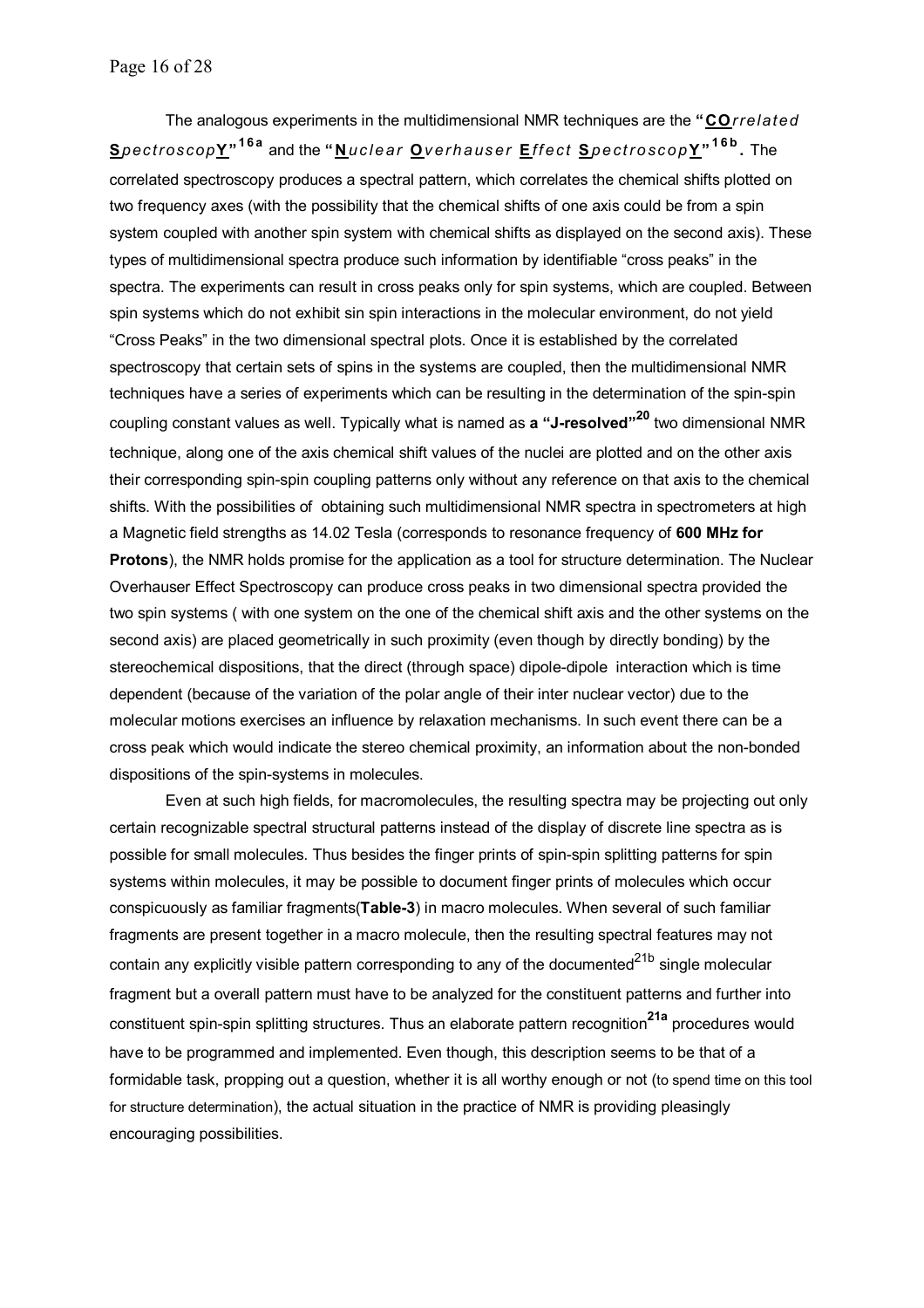The present day spectrometers**24** have built in automated programs to set up pulsed experiments of the type of Correlated Spectroscopy, J-resolved Spectroscopy, Nuclear Overhauser effect Spectroscopy and many more. Not only that the spectrometers can produce spectra for visual display**23**, they can also store the entire spectral information as data bases convenient enough to process them with the available spectral data processing software packages in the dedicated computers. Hence all the required experimental acquisitions and the data processing options can be setup finally to yield, from the computer aided NMR Spectrometers, the final structural information as required for understanding the molecular structures and their functions. Thus the NMR in the present day is a potential tool for structure determination.

When by the studies in liquid state the NMR can reveal so much of structural information, then, the natural inquisitiveness to know about studies in solids cannot be dormant. But, in this article not much can be covered about how much more details can be acquired from solid state NMR and what are the additional aspects that have to be invoked for those advantages in solid states from the perspectives of the basic interactions discussed till now in view of the liquid state of the samples.

Basically the difference in solid state**22** is that there are no tumbling motions of the molecules and hence there are no time averages to be considered when the spin systems have dependences on the orientation of their inter nuclear axes with respect to the external magnetic field direction. Thus the anisotropy of all the interactions do not get averaged and the resulting tensor parameters of the system for the basic interactions scan the electronic structure of molecules spatially to reveal the nature of bonding precisely. To what extent the combined information wide line NMR and the high resolution solid state NMR studies can reveal about the nature of molecular packing in crystals and the effect of inter molecular shielding interactions and the inter nuclear distances can be ascertained by looking through the discussions in some of the typical solid state NMR studies and the references there in. In fact by grasping the possibilities with the HR NMR in liquid studies it is only a matter of some more reading of the nature of the un-averaged interactions which would make it evident what the solid state NMR studies holds for structural studies. Along with the advances and achievements in the experimental aspects of NMR, the theoretical calculations of the NMR parameters are providing a supportive basis for the experimental findings and the gain there by is getting the right clues to improve the theoretical formalisms.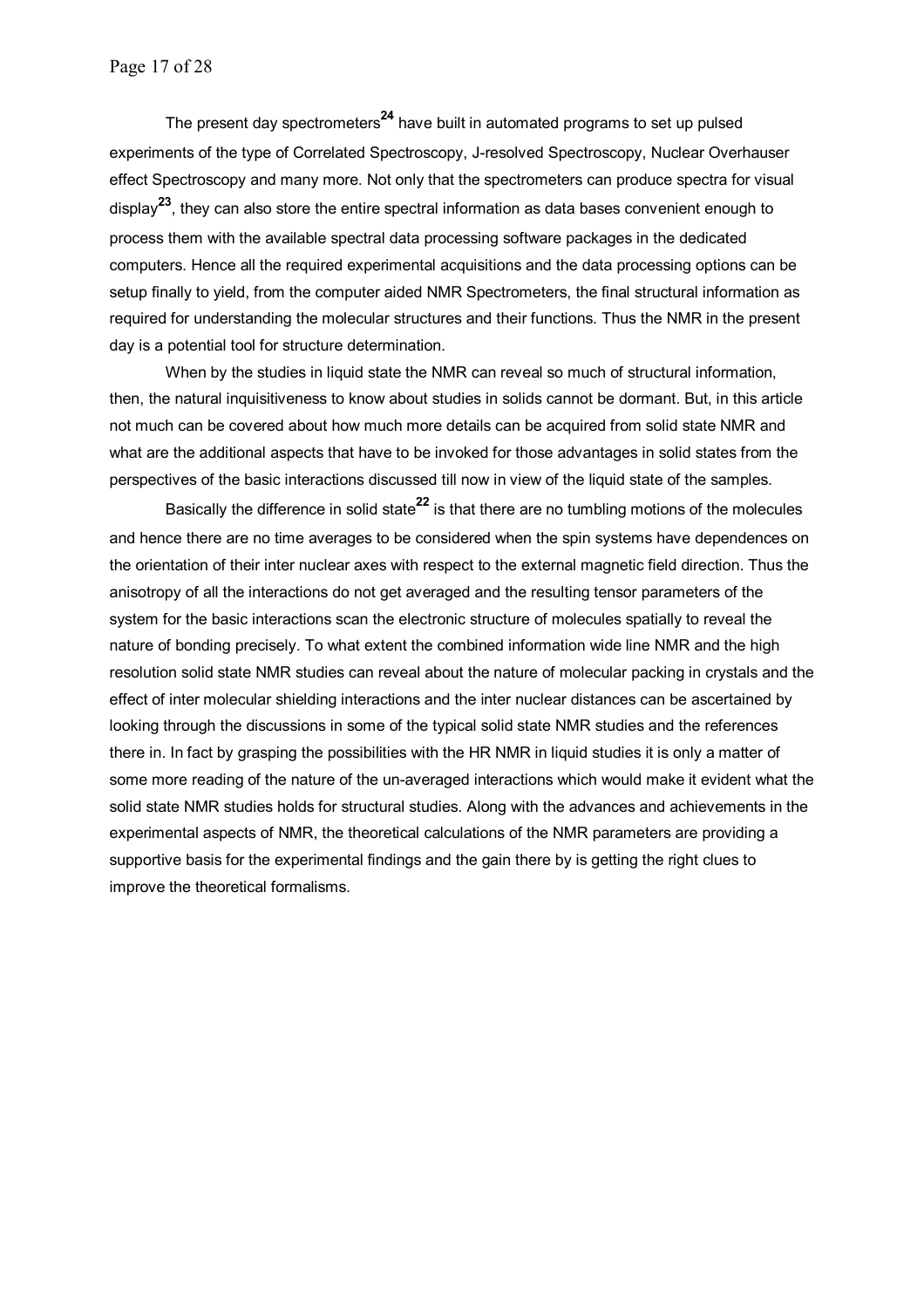## **REFERENCES**

- 1. a. H.S.Gutowsky, *Physical Methods in Organic Chemistry,* 3rd Edition, Part 4, Ed., A.Wessberger, Vol.1 of *Techniques of Organic Chemistry* Interscience, New York ( 1960).
	- b. J.C.Martin, *Journal of Chemical Education,* Vol.38, (1961) pp286
	- c. A. Carrington and A.D.McLachlan, *Introduction to Magnetic Resonance,* Harper and Row, New York 1967.
	- d. N. Bloembergen, *Nuclear Magnetic Relaxation,* Benjamin, New York (1961)
	- e. E.R.Andrew, *Nuclear Magnetic Resonance,* Cambridge University Press, Cambridge (1955).
- 2. a. D.G. Howrey, *Journal of Chemical Education*, Vol.48, A327 (1971)
	- b. M.C. Martin, J.J.Delpeuch and G.S.Martin, *Practical NMR Spectroscopy,* Heyden, London (1980).
- 3. R.K.Harris, *Nuclear Magnetic Resonance Spectroscopy,* Pitman, London (1983).
- 4. A. Abragam, T*he Principles of Nuclear Magnetism,* Oxford, Clarendon Press (1961).

5. W. Von philipsborn, *Methods and Applications of Nuclear Magnetic Resonance,* Angewandte Chemie, International Edition, Vol.10 , (1971) pp 472-490 –in particular an instance has been cited on page 486 as to how the 'nuclear overhauser effect' was the only possible technique to characterize isomeric azabicyclo (2,2,2) octane in a mixture, in which, it was not possible to isolate the two isomeric forms from one another.

- 6. A.Derome, *Modern NMR Techniques for Chemistry Research,* (Organic Chemistry Series, Vol.6) Pergamon Press, (1987).
	- a. Chapters 1 and 2.
	- b. Chapter 4, Section 4.4.

7. K.H.Hauser and H.R.Kalbitzer, *NMR in Medicine and Biology: Structure Determination, Tomography, In Vivo Spectroscopy,* Physics in Life Series, Springer- Verlag, Berlin-Heidelberg-New york (1989).

- a. Chapter 4 *NMR Tomography.*
- b. Chapter 3 *NMR Spectroscopy of Bilogical Macromolecules.*
- c. M.E.A Cudby & H.A. Willis, *Nuclear Magnetic Resonance of Polymers,* Annual Reports on NMR Spectroscopy, Vol4 Ed., E.F.Mooney, Academic Press, New York (1971).
- 8. a. E.D.Becker, *High Resolution NMR,* 3rd Edition, Academic Press, New York (199)
	- b. C.A. Fyfe, *Solid State NMR for Chemists,* CFC Press, Guelph, Ontario CANADA.
- 9. a. L.M.Jackman, *Nuclear Magnetic Resonance Spectroscopy*, Pergamon Press, New York (1959).
	- c. E.Fluck, *Die Kern Magnetische Resonanz und Ihre Anwendung in der Anorganische Chemie,* Anorganische und Algemeine Chemie in Einzeldarstellungen, Band V, Springer Verlag, Berlin (1963).

10. A.Derome, as in ref.6 above. Chapter 3. *Basic Experimental Methods.*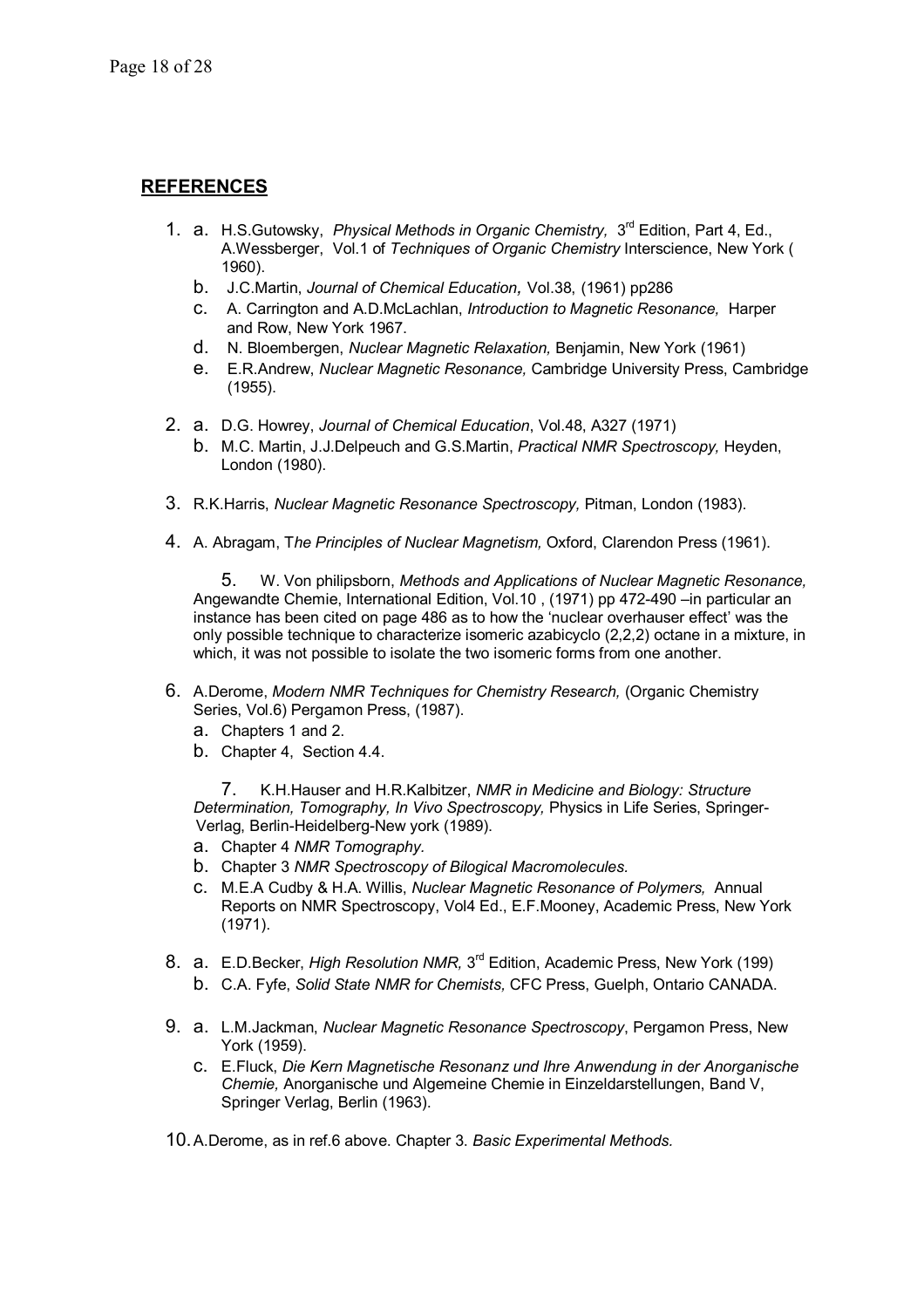- 11.B.Dischler, *Classification and Analysis of NMR Spectra,* Angewandte Chemie, International Edition, Vol.5 No.7 (1966) PP 623.
- 12.Russel S.Drago, *Physical Methods in Inorganic Chemistry,* Chapter 8, 'Nuclear Magnetic Resonance Spectroscopy', (1965) pp 239-314. *Interpretation of NMR Spectra,* an On line Internet document at URL http://www.chem.orst.edu/ch361-464/ch362/nmrintro.htm
- 13.a. As it has been enumerated in Table-3.
	- b. As illustrated in Fig.10 in accordance with Table 4.
- 14. H.M.McConnel, J.Chem.Phys., Vol.27, (1957) pp226. http://geocities.com/saravamudhan1944/crsi\_6nsc\_iitk.html
- 15. a. Adriaensens, R.Rego, R.Carleer, B.Ottenbourgs, J.Gelan., *Solid State NMR Relaxometry Study of Phenolic Resins,* Polymer International*,* Vol.52, No.10, (2000), pp 1647-1652.
	- b. http://www.iscpubs.com/articles/aln/n9910roy.pdf Application Note on "*NMR in Process Control"*; a publication of International Scientific Communication Incorporated, 30 Controls Drive, PO BOX No. 870, Shelton, CT 06484-0870 U.S.A.
- 16.A.Derome, As in Ref.6 above. Chapters 8,9 & 10.
- 17.A.Derome, As in Ref.6. above. Chapter 5. *Nuclear Overhauser effect*.
- 18. K.H.Hauser & H.R.Kalbitzer, As in Ref No.7 above.
	- a. Chapter 1. Section 1.2.1 *Chemical Shift*
	- b. Section 1.2.2 *Dipole-Dipole Coupling*
	- c. Section 1.2.3 *Indirect Spin-Spin Coupling*
	- d. S.F.Sagnowski, S.Aravamudhan and U.Haeberlen, *Wide line and High Resolution Proton magnetic Resonance in Single crystals of Malonic Acid,* Journal of Magnetic Resonance, Vol.28 (1977) pp 271-288. Take particular note of the results page 276 where the inferences from the Wide line NMR studies on the geometry of CH**2** group is discussed.
- 19.A.Carrington and A.D.McLachlan, As in Ref.1C. above. Chapter 4
	- a. Section 4.2 *Chemical shift*
	- b. Section 4.3 *Spin-Spin Coupling*
- 20.A.Derome, As in Ref. No.6 above. Chapter 10. *Spin Echoes and J Spectroscopy*
- 21. a. K.H.Hauser and H.R.Kalbitzer, As in Ref.No.7. above. Chapter 3. Section 3.5.1.*Pattern Recognition in Two Dimensional NMR Spectra.* b. C.J.Pouchert and J.Behnke, *The Aldrich Library of 13C and <sup>1</sup> H (FT NMR) Spectra,* Aldrich Chemicals, Milwankee wl1992 4,300 pages. This catalogue of NMR spectra is a three volumes set containing 12,000 High Resolution NMR Spectra (300MHz proton and 75MHz **13**C FT NMR) arranged according to functionality. Book **Z23,103-7** and CD ROM **Z54,126-5**

22.Melinda Duer, Black Well Publishing Limited UK (2004) Paper back ISBN 1-4051- 0914-9 price ₤29.99

23.G.A.Web, edited Annual Reports on NMR Spectroscopy, Vol.21 contains an article entitled "*Graphics Aided NMR*", Academic Press.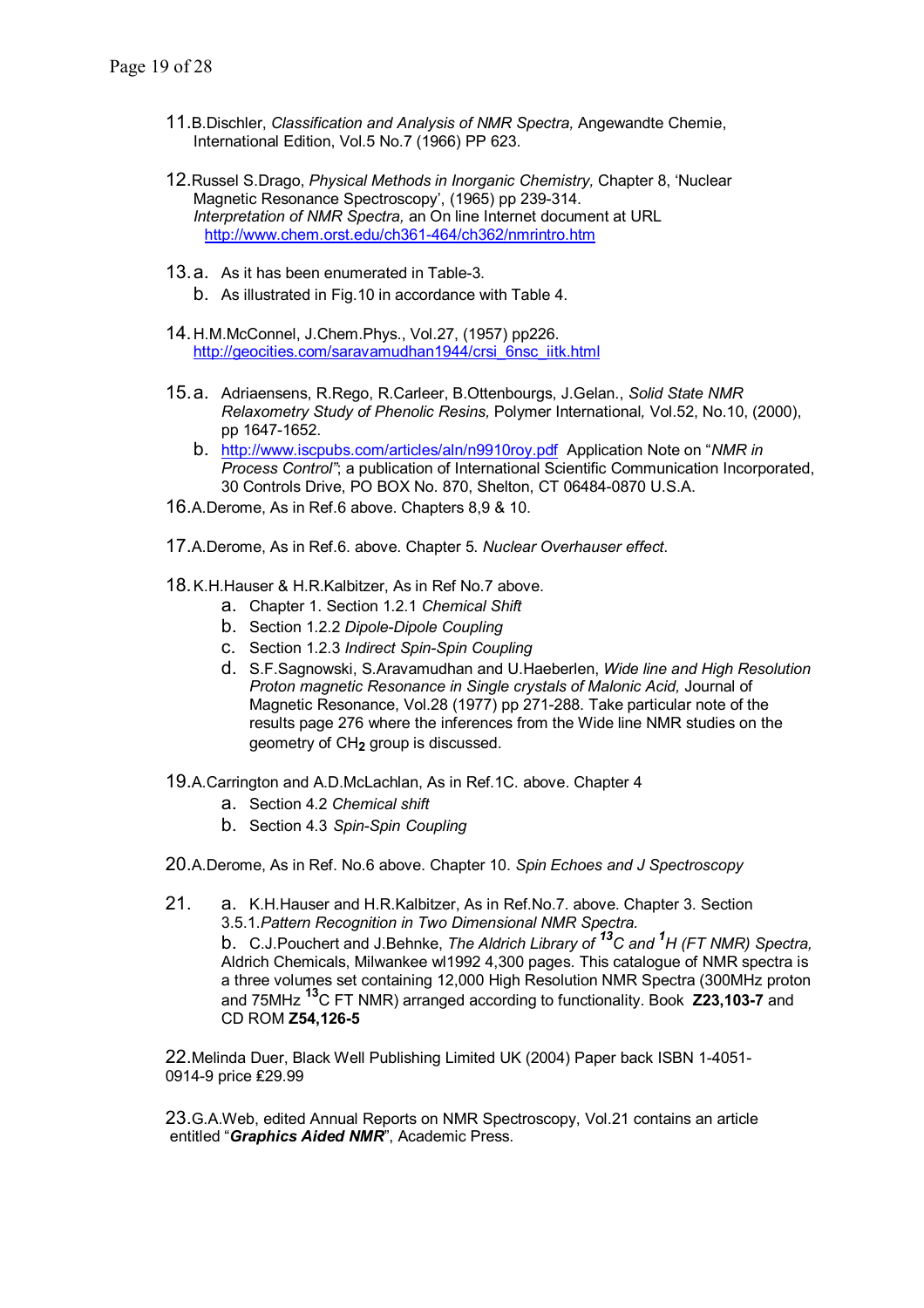24. http://www.process-nmr.com/ An On Line Announcement of an NMR service facility calling for Users for a wide variety NMR spectrometers.

## **SUGGESTED READING**

- 1. John E.Wertz, *Nuclear and Electronic Spin Magnetic Resonance,* Chemical Reviews, Vol.55, (1955) page 829-901
- 2. K.H.Hausser, *Elektronen-und Kernresonanz als Methode der Molekul Forschung,* Angewandte Chemie, Vol.68, No.23 (1956) pp 729-752; Kern Magnetische Resonanz KMR pp 737
- 3. http://www.cis.rit.edu/htbooks/nmr/ *The Basics of NMR* (Internet On Line Book) by Joseph P.Hornak
- *4.* F.Verburugge: *An interesting Laboratory macroscopic Model to demonstrate "Magnetic Resonance Effect" of tipping of a spin under the influence of an alternating magnetic Field has been described. This model demonstrates the magnetic resonance phenomena on a macroscopic dimensions using a bar magnet in the place of a nuclear magnetic moment..* American Journal of Physics, Vol.21 (1953) pp 653.
- *5.* H.Friebolin, *Basic One- and Two- Dimensional NMR Spectrosciopy,* VCH Publications(1993).
- *6.* K.Mullen and P.S.Pregogin, Fourier Transform NMR Techniques, A Practical Approach. Academic Press, London-New York (1976).
- *7.* M.D.Grand and R.K.Harris, Eds., *Encyclopedia of Magnetic Resonance,* Wiley, Chichester, (1996).

**HERE "In this Copy" All the Figures mentioned in the TEXT are not included**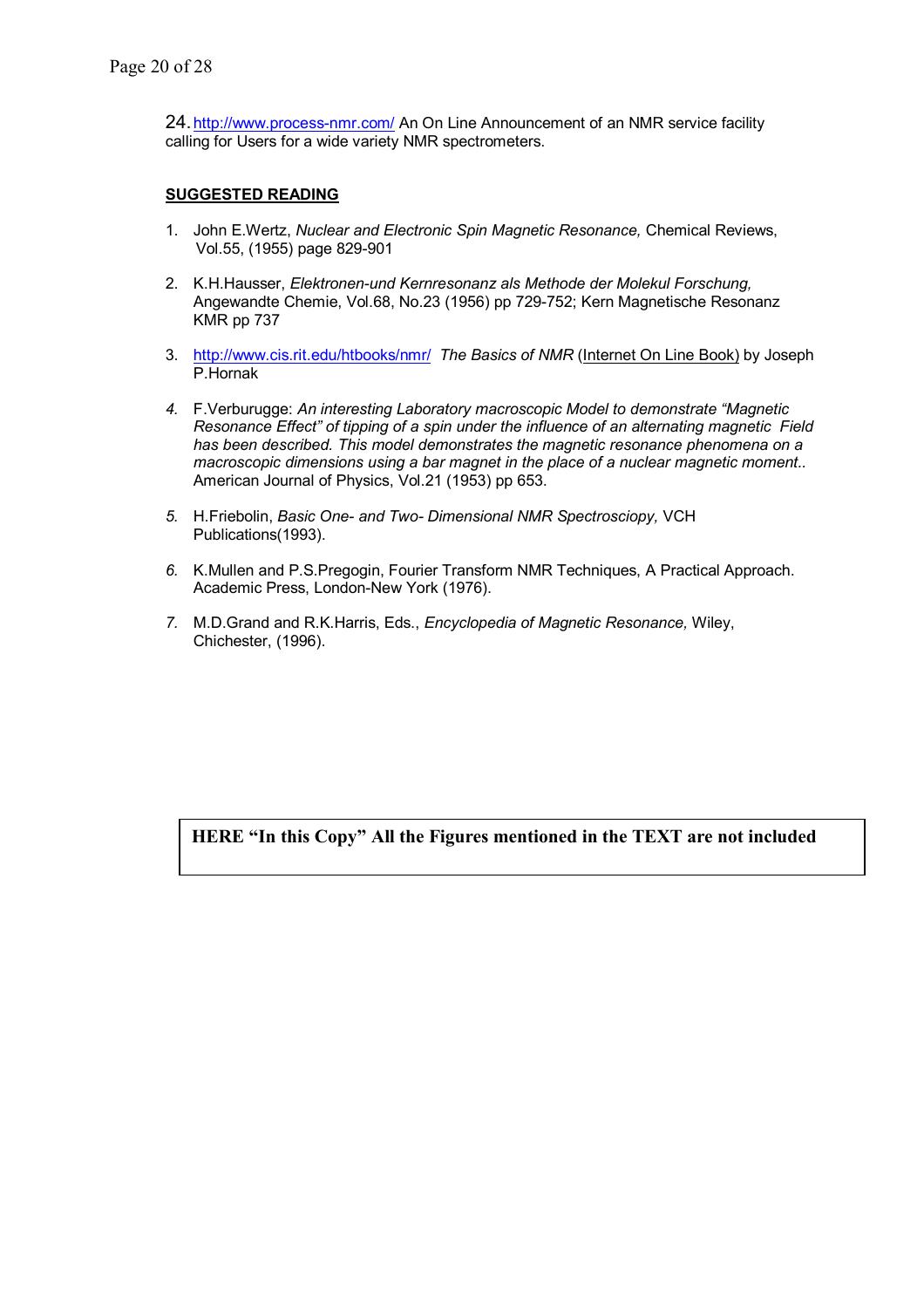## **FIGURE & TABLE CAPTIONS**

**Figure-1. (a)** Block Diagram of a Simple Continuous Wave NMR Spectrometer

 **(b)** Block Diagram of a Pulsed Fourier Transform NMR Spectrometer

**Figure-2. (a)-(d)** Simulated <sup>13</sup>C Nuclear Magnetic Resonance Spectra with the Chemical Shift values Calculated using a PROGRAM (http://www.cosmos-software.de). This is typically how the NMR spectrum from a Spectrometer would look with Broad Band Decoupling at the Protons so that the spin-spin splittings due to the heteronuclear <sup>13</sup> C-H spin-spin interactions do not appear in the Carbon Spectrum.

**Figure-3.** An example of Two sets of protons in a molecular fragment. One set of lines (a quartet) integrates to two protons, and the other set (triplet) integrates to three protons. Total integration amplitude is 5. This is a typical appearance of a proton NMR spectrum. The above are here calculated plots using MS Excel Applications. This serves the purpose of only an introductory material to be able to be familiar when the actual NMR spectra obtained for samples placed in NMR Spectrometer are to be recognized. The two protons of the  $CH<sub>2</sub>$  (methylene) group (integrates to two) are split into four lines (quartet) indicating an interaction with three neighboring protons of the  $CH<sub>3</sub>$  (methyl) group. The methyl group protons are split into three lines (triplet) due to the 2 protons of the methylene group

**Figure-4. (a)** This is an illustration of NMR line as a function of time from the non-equilibrium situation of inverted NMR line, the trace at the extreme left. The exponential growth is obvious. This again has been calculated (and hence simulated for illustration) using MS Excel Application. The same equation as used for earlier case with an exponentially varying amplitude factor as multiplier (serially stacked for comparison of relative amplitudes).

 **(b)** The above is the illustration of NMR line as a function of time from the nonequilibrium situation of inverted NMR line, the trace at extreme left. The exponential growth is obvious. This again has been calculated (and hence simulated for illustration) using MS Excel Application. The same equation as used for earlier case with an exponentially varying amplitude factor as multiplier. (A parallel stack plot depiction)

 **(c)** Experimental results from an Inversion recovery Experiment on a Proton Sample. By pulsed methods initial population distributions can be prepared in such a way the populations in the energy levels at thermal equilibrium can be ineverted and hence a NMR signal with negative intensity is obtained. Then this signal is allowed to reach thermal equilibrium situation and periodically the growth is monitored. The group of peaks at lower field (i.e., to the left) all have slightly longer  $T_1$ 's tan those of the high-field group.

**Figure-5. (a)** An explanation of the mechanism of Shielding that is measured as Chemical shifts in NMR.

 **(b)** The above graph was made using the MS Excel Application Program and was run on MSWindow. Magnetic Field was swept symmetrically about a Center Value (assigned zero) but the actual experimental sweep variation would have to be H<sub>center</sub>±10 units. The equation used was:-

# $\hat{L}$  **(** *Intensity* **= (width /**  $\sqrt{\pi}$ **)** $\times$  **[{1 /((width)<sup>2</sup> + (fieldvalue – resonance1)<sup>2</sup>)} +**

## $\{1/((width)^2 + (field value - resonance^2)^2)\}\$

Thus the two resonance lies with values -4 and +4 as in the lowest trace have splitting of 8 units resulting in a separation larger than the width value assigned to be **2** units. For all the traces (5 of the above) the width was the same 2 units all through and the line separations changed from 8units, through 6,4 and 2 to 0 value for the top most. For each trace the maximum from the base line increases since the lines contribute more and more at the zero value. Note that both the well separated lines in the lowest trace have equal amplitude from the base line which is **0.26**. The top most trace where the splitting is zero, the two lines resonate at the same field zero and hence the amplitude is **0.52** twice that the individual lines in the lowest trace. The lowest trace would be said to be **"well resolved"** spectrum.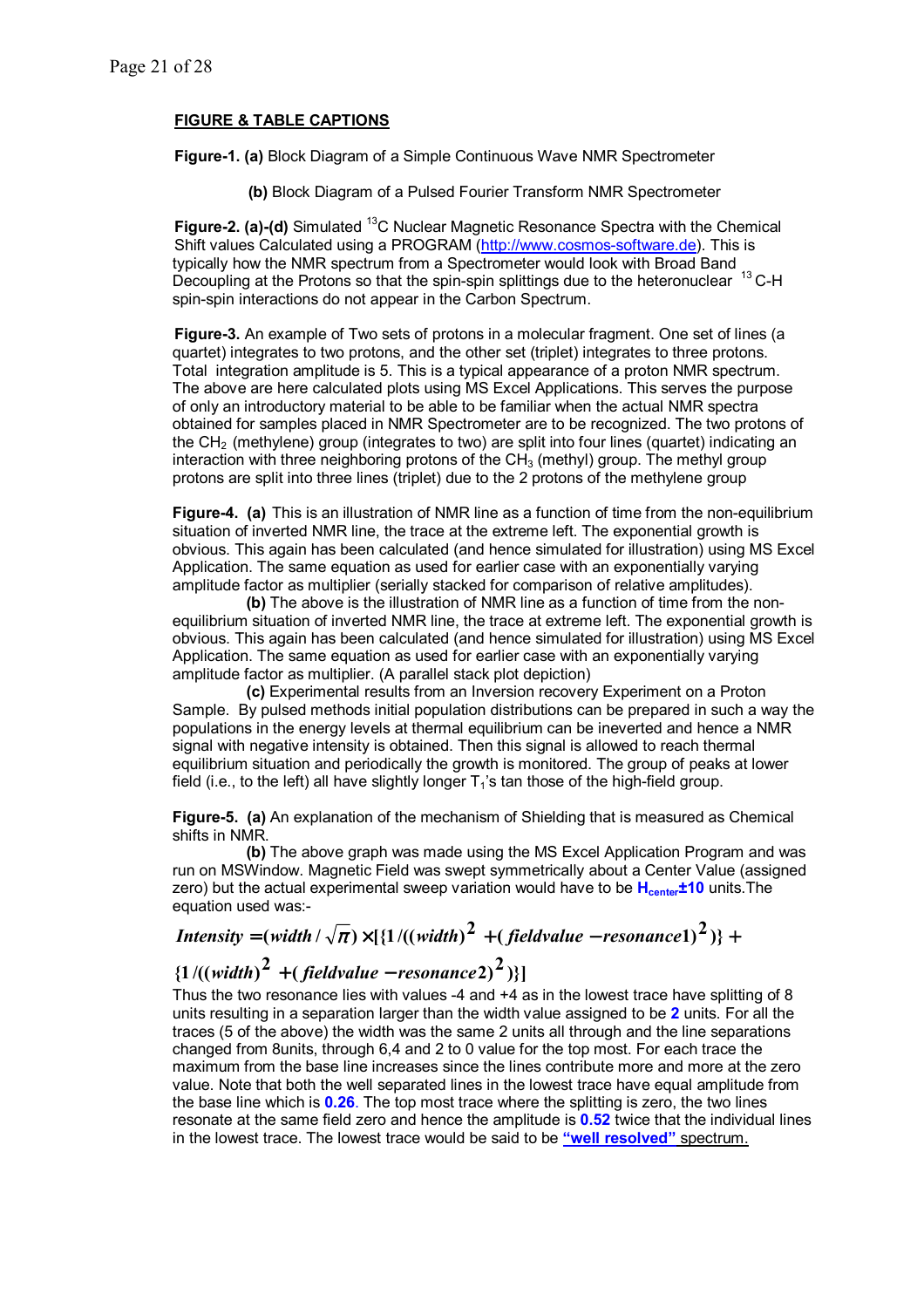**Figure-5. (c)** Change of line shapes with the exchange correlation time τ<sub>e</sub>. Simulation of twosite exchange as a function of  $|\Delta \varpi_{\zeta}|$  with an equilibrium constant K depending on the probability at the two sites. (a) and using an equation by McConnel (b).

**Figure-6.** A Calculated ( Using MS Excel) Ethanol Spectrum depicting the Moderate Resolution and High Resolution NMR features.

**Figure-7. (a), (b)** NMR Spectrum of PF<sub>3</sub>. The corresponding Flourine NMR(a) and the Phosphorus NMR (b). **7(c).** Number (2NI+1) and intensities of resonance lines in case of coupling with N equivalent nuclei with spin I.

**Figure-8. (a)** Proton NMR Spectrum of 95% Ethanol recorded at 500 MHz with Integration. Reference compound is DSS. (c) simulated  $A_2X_3$  weak and strong Coupling in a two spin system. **(b)** NMR spectrum of Ethanol at different Spectrometer frequencies: from tiop to bottom; 3MHz, 6MHz, 15MHz, 30MHz and 60MHz.

**Figure-9 (a)** A low-field NMR spectrum of a sample to be compared with the **(b)** High Field 500MHz spectrum of the same sample. Demonstrates the simplicity arising from Higher Magnetic Field Strength.

**Figure-10.** NMR Line positions of Aromatic ring protons for the different substitutions for the effects at Ortho, Meta and para positions. Further elaborations of these substitution effects can be found in the refernce: Speisecke and Schneider, *<sup>13</sup>C And Proton Shifts In Substituted Benzenes*, J.Chem.Phys., 35, (1961) pp 731.

**Table-1.** Properties of Some Important nuclei.

**Table-2.** Commonly Used References in Biological NMR

**Table-3.** Chemical Shift assignments in Protein molecules.

**Table-4.** Chemical shift values with reference to benzene protons for different substitutions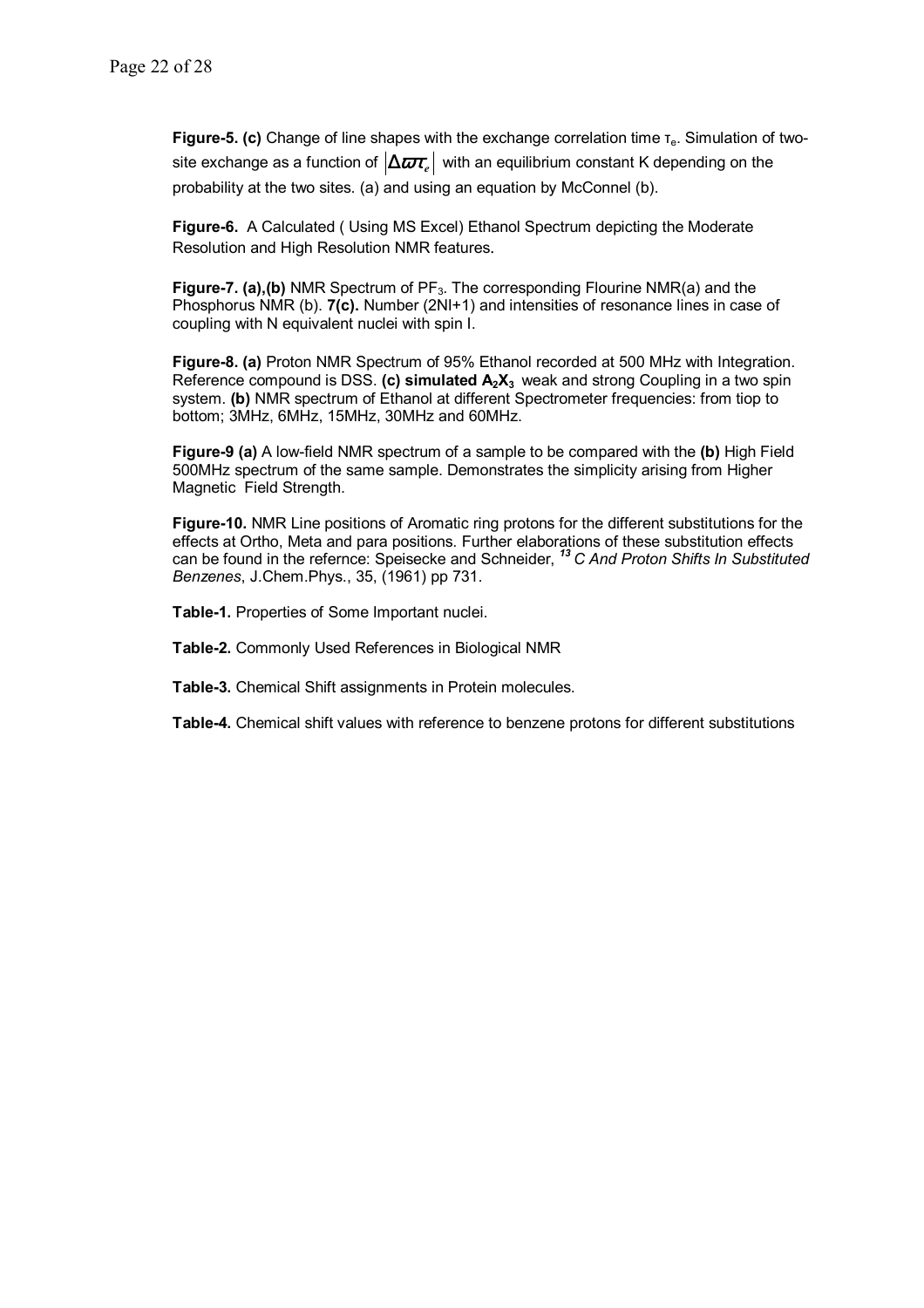

 The above graph was made using the MS Excel Application Program and was run on MS Window. Magnetic Field was swept symmetrically about a Center Value (assigned zero) but the actual experimental sweep variation would have to be  $H_{center} \pm 10$  units. The equation used was:-

# ${1}/((width)<sup>2</sup> + (field value - resonance<sup>2</sup>)<sup>2</sup>)\}$  $\hat{L}$  **(** *Intensity* **= (width /**  $\sqrt{\pi}$  **)**  $\times$  **[{1 /((width)<sup>2</sup> + (fieldvalue – resonance1)<sup>2</sup>)} +**

Thus the two resonance lies with values -4 and +4 as in the lowest trace have splitting of 8 units resulting in a separation larger than the width value assigned to be **2** units. For all the traces (5 of the above) the width was the same 2 units all through and the line separations changed from 8units, through 6,4 and 2 to 0 value for the top most.

For each trace the maximum from the base line increases since the lines contribute more and more at the zero value. Note that both the well separated lines in the lowest trace have equal amplitude from the base line which is **0.26**. The top most trace where the splitting is zero, the two lines resonate at the same field zero and hence the

**FIGURE 2**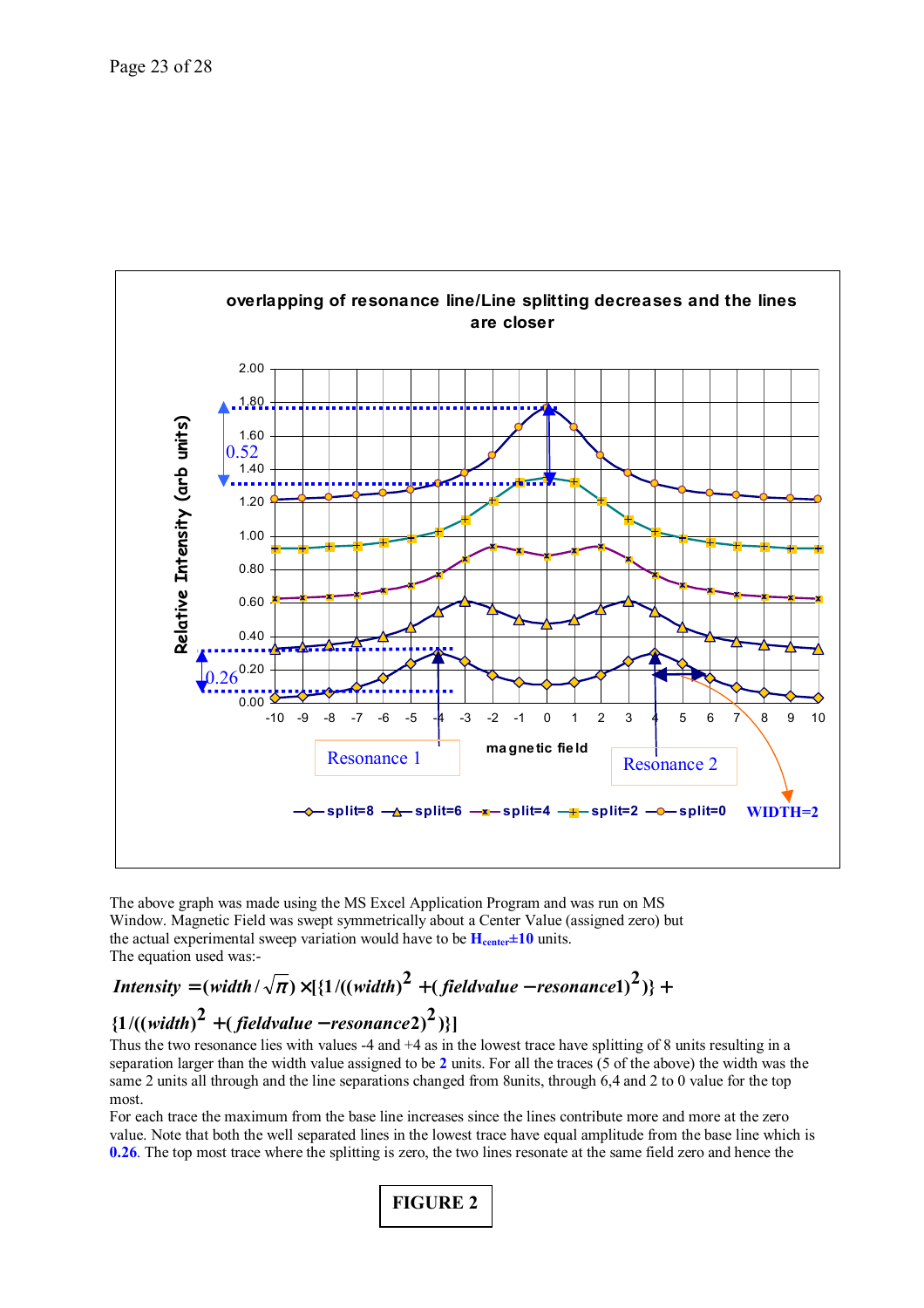## Page 24 of 28

amplitude is 0.52 twice that the individual lines in the lowest trace. The lowest trace would be said to be *well* **resolved"** spectrum.



The above is the illustration of NMR line as a function of time from the nonequilibrium situation of inverted NMR line, the trace at extreme left. The exponential growth is obvious. This again has been calculated (and hence simulated for illustration) using MS Excel Application. The same equation as used for earlier case with an exponentially varying amplitude factor as multiplier. (A parallel stack plot depiction)

**FIGURE 3(a)**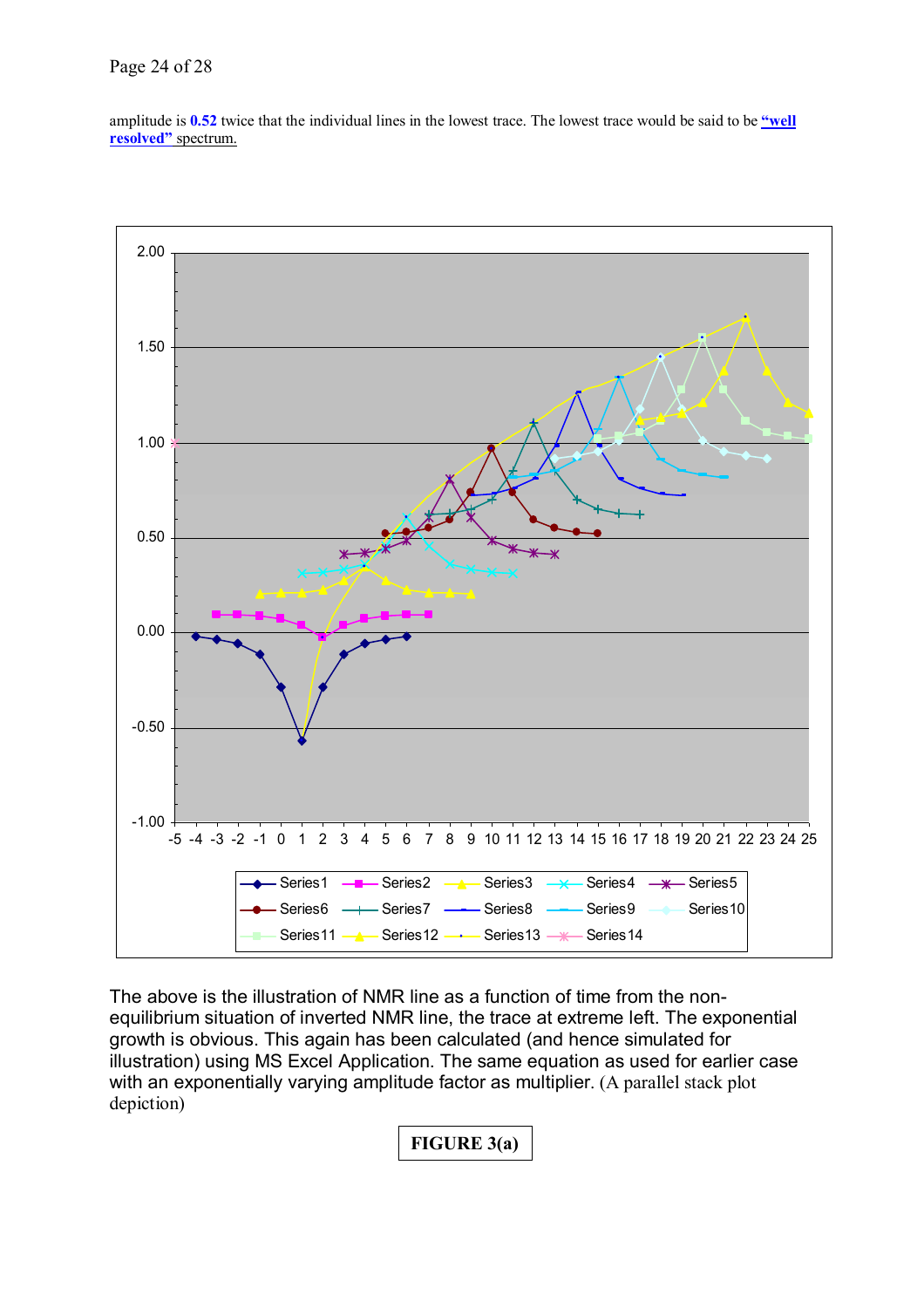

The above is the illustration of NMR line as a function of time from the non-equilibrium situation of inverted NMR line, the trace at the extreme left. The exponential growth is obvious. This again has been calculated (and hence simulated for illustration) using MS Excel Application. The same equation as used for earlier case with an exponentially varying amplitude factor as multiplier (serially stacked for comparison of relative amplitudes).

| FIGURE 3(b) |
|-------------|
|-------------|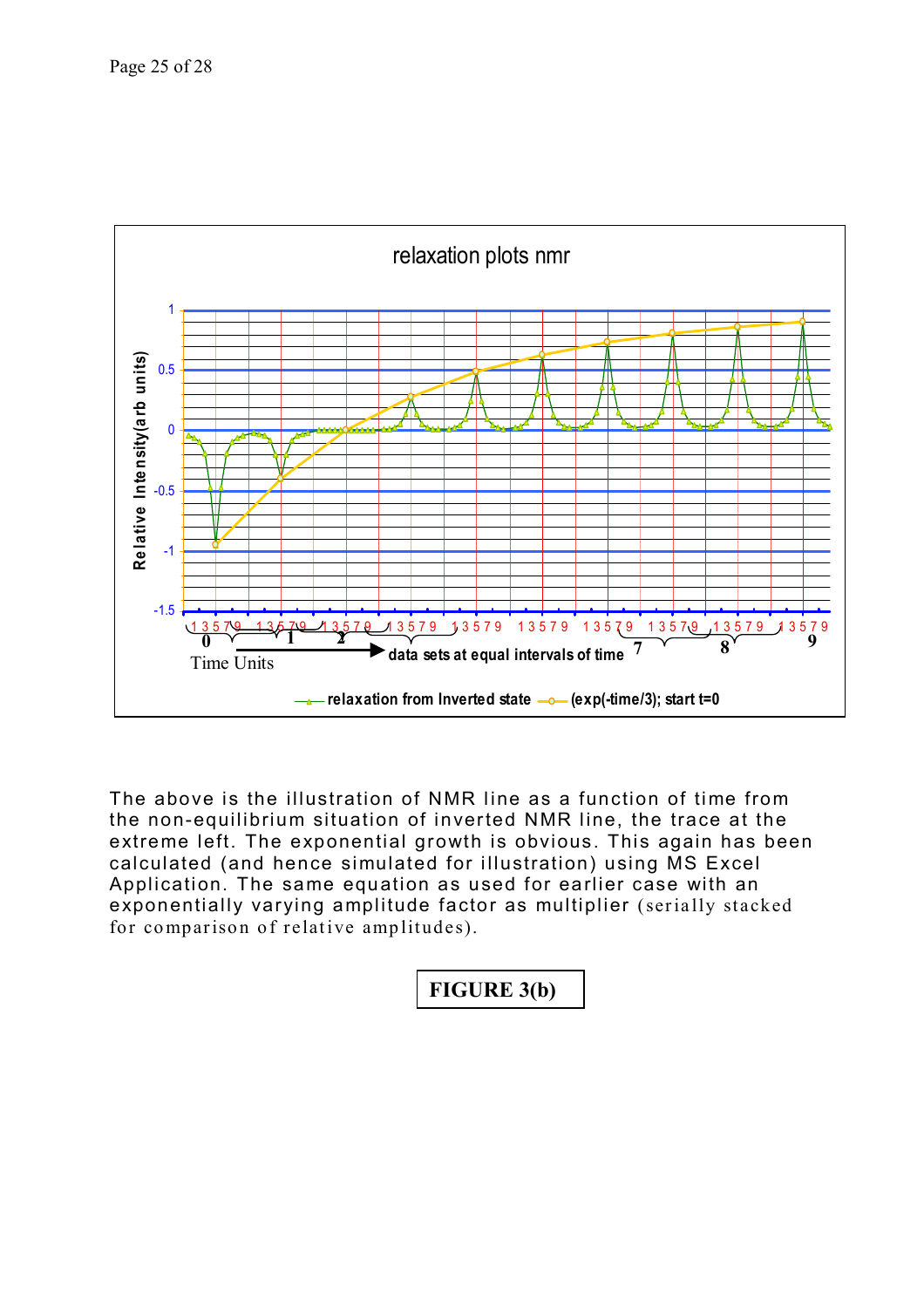

An example of Two sets of protons in a molecular fragment. One set of lines (a quartet) integrates to two protons, and the other set (triplet) integrates to three protons. Total integration amplitude is 5. This is a typical appearance of a proton NMR spectrum. The above are here calculated plots using MS Excel Applications. This serves the purpose of only an introductory material to be able to be familiar when the actual NMR spectra obtained for samples placed in NMR Spectrometer are to be recognized. The two protons of the  $CH<sub>2</sub>$ (methylene) group (integrates to two) are split into four lines (quartet) indicating an interaction with three neighboring protons of the  $CH<sub>3</sub>$  (methyl) group. The methyl group protons are split into three lines (triplet) due to the 2 protons of the methylene group.

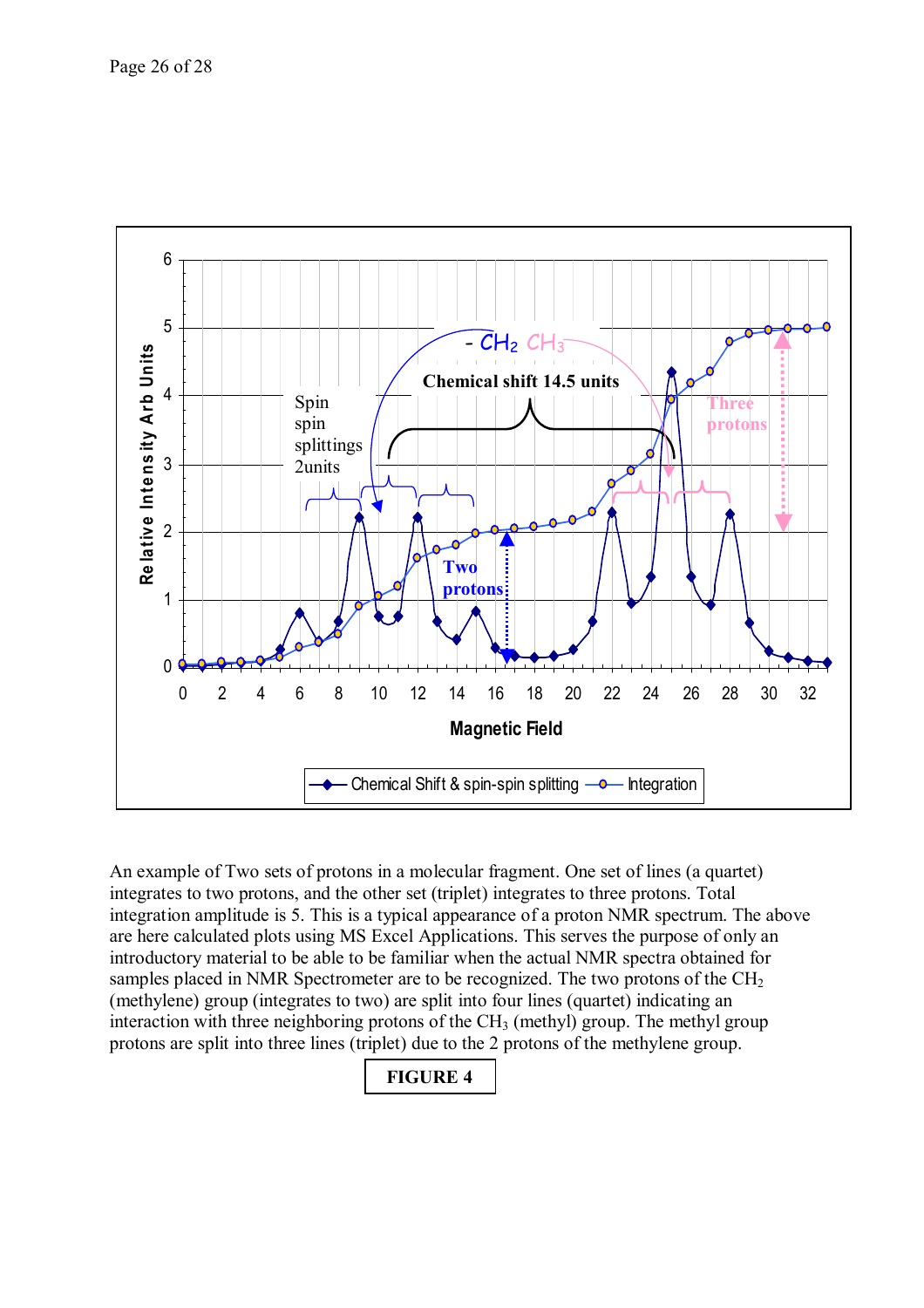

**FIGURE 6**